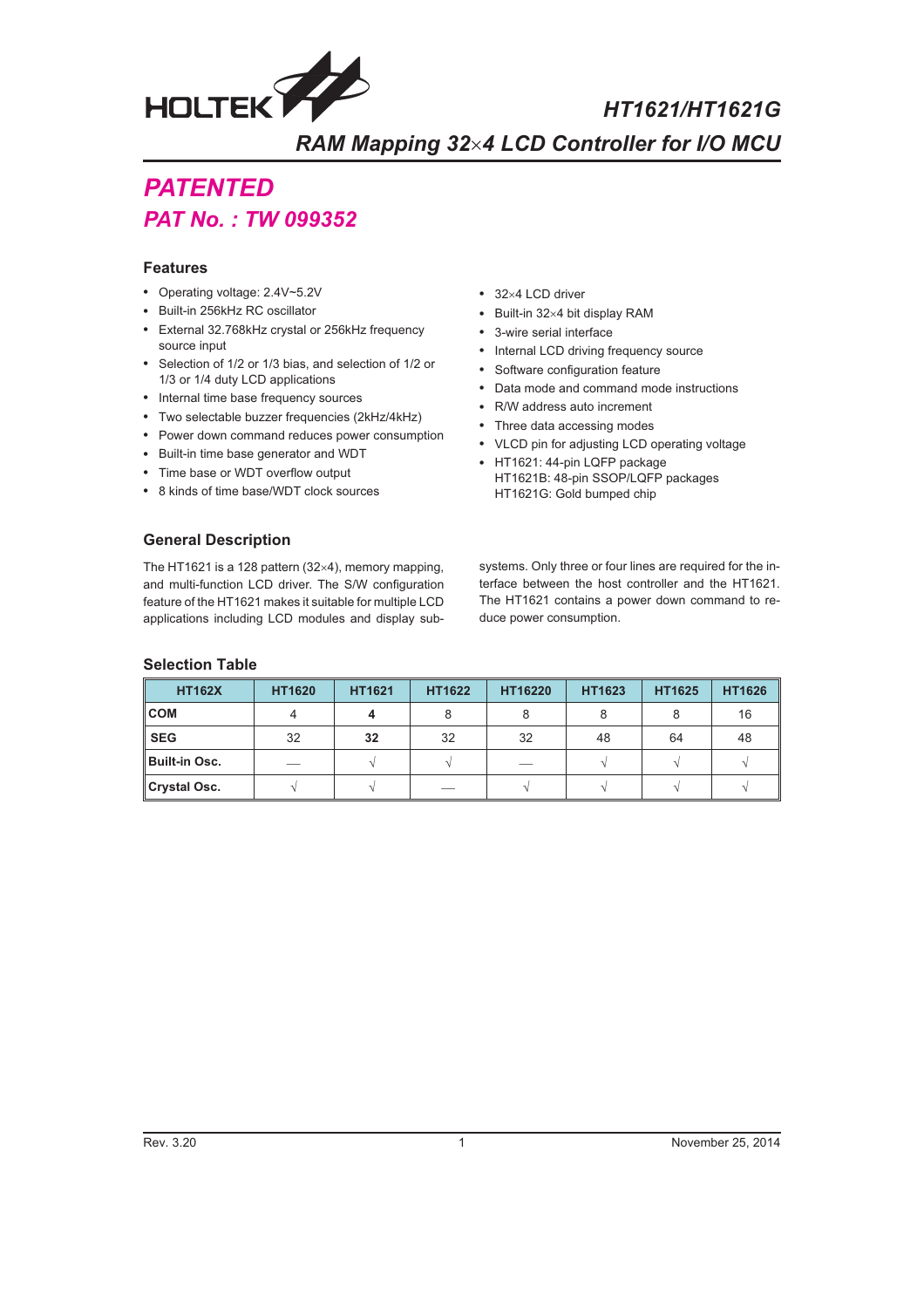

## **Block Diagram**



 $\overline{\text{CS}}$ : Chip selection Note: BZ, BZ: Tone outputs WR, RD, DATA: Serial interface COM0~COM3, SEG0~SEG31: LCD outputs IRQ: Time base or WDT overflow output

## **Pin Assignment**

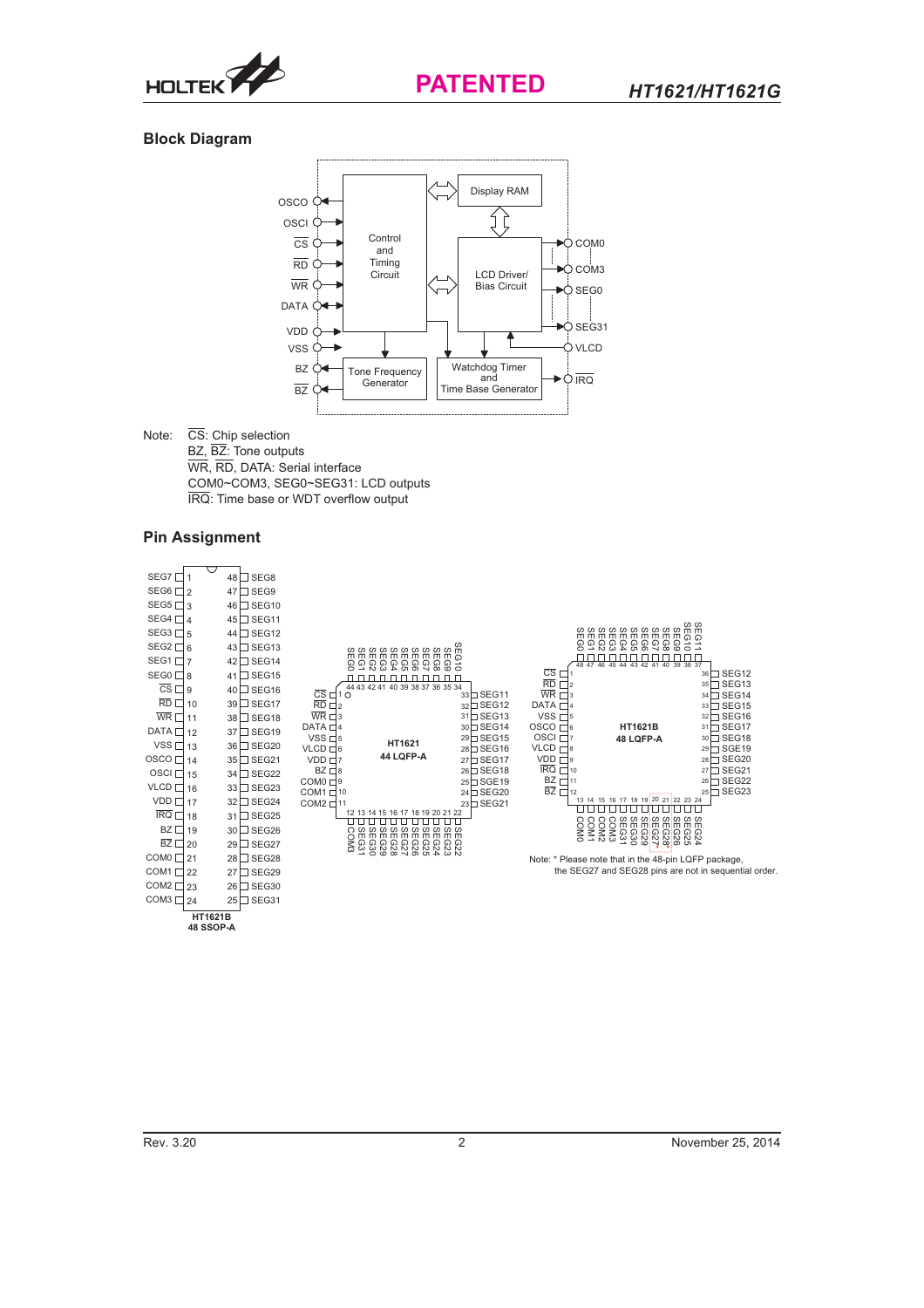

## **Pad Assignment**



Chip size:  $82 \times 83$  (mil)<sup>2</sup>

Bump height:  $18\mu m \pm 3\mu m$ 

Min. Bump spacing: 23.02µm

Bump size:  $76 \times 76 \mu m^2$ 

\* The IC substrate should be connected to VDD in the PCB layout artwork.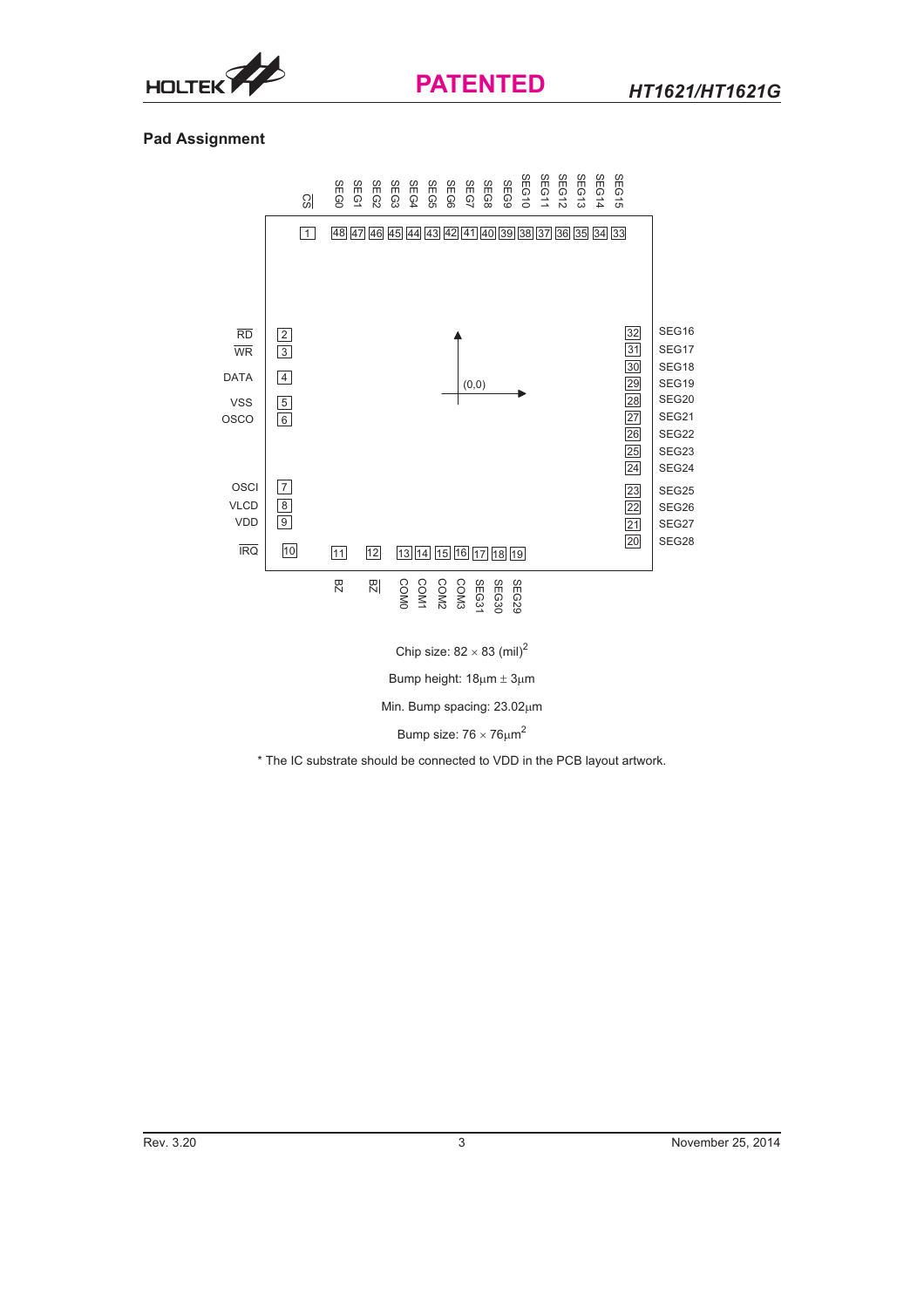

## *HT1621/HT1621G*

## **Pad Coordinates** Unit:  $\mu$ m

| Pad No.     | X          | Y          | Pad No. | X          | Υ          |
|-------------|------------|------------|---------|------------|------------|
| 1           | $-802.951$ | 939.295    | 25      | 925.915    | $-338.315$ |
| $\mathbf 2$ | $-927.055$ | 343.250    | 26      | 925.915    | $-239.255$ |
| 3           | $-927.055$ | 244.230    | 27      | 925.915    | $-140.195$ |
| 4           | $-927.055$ | 89.374     | 28      | 925.915    | $-41.134$  |
| 5           | $-925.358$ | $-52.510$  | 29      | 925.915    | 57.925     |
| 6           | $-925.358$ | $-151.360$ | 30      | 925.915    | 156.986    |
| 7           | $-925.785$ | $-566.516$ | 31      | 925.915    | 256.046    |
| 8           | $-925.785$ | $-675.287$ | 32      | 925.915    | 355.106    |
| 9           | $-925.699$ | $-773.697$ | 33      | 849.589    | 939.295    |
| 10          | $-896.840$ | $-939.537$ | 34      | 750.530    | 939.295    |
| 11          | $-637.515$ | $-935.685$ | 35      | 651.469    | 939.295    |
| 12          | $-452.726$ | $-935.685$ | 36      | 552.409    | 939.295    |
| 13          | $-288.935$ | $-935.685$ | 37      | 453.349    | 939.295    |
| 14          | $-189.915$ | $-935.685$ | 38      | 354.289    | 939.295    |
| 15          | $-84.350$  | $-935.685$ | 39      | 255.230    | 939.295    |
| 16          | 14.669     | $-935.685$ | 40      | 156.169    | 939.295    |
| 17          | 114.260    | $-940.130$ | 41      | 57.109     | 939.295    |
| 18          | 213.320    | $-940.130$ | 42      | $-41.951$  | 939.295    |
| 19          | 312.380    | $-940.130$ | 43      | $-141.010$ | 939.295    |
| 20          | 925.915    | $-867.615$ | 44      | $-240.070$ | 939.295    |
| 21          | 925.915    | $-768.555$ | 45      | $-339.130$ | 939.295    |
| 22          | 925.915    | $-669.495$ | 46      | $-438.190$ | 939.295    |
| 23          | 925.915    | $-570.435$ | 47      | $-537.250$ | 939.295    |
| 24          | 925.915    | $-437.375$ | 48      | $-636.310$ | 939.295    |

## **Pad Description**

| Pad No.        | <b>Pad Name</b>          | I/O          | <b>Function</b>                                                                                                                                                                                                                                                                                                                                                   |
|----------------|--------------------------|--------------|-------------------------------------------------------------------------------------------------------------------------------------------------------------------------------------------------------------------------------------------------------------------------------------------------------------------------------------------------------------------|
|                | $\overline{\text{CS}}$   | I.           | Chip selection input with pull-high resistor<br>When the CS is logic high, the data and command read from or written to<br>the HT1621 are disabled. The serial interface circuit is also reset. But if CS<br>is at logic low level and is input to the CS pad, the data and command trans-<br>mission between the host controller and the HT1621 are all enabled. |
| 2              | $\overline{RD}$          |              | READ clock input with pull-high resistor<br>Data in the RAM of the HT1621 are clocked out on the falling edge of the RD<br>signal. The clocked out data will appear on the DATA line. The host control-<br>ler can use the next rising edge to latch the clocked out data.                                                                                        |
| 3              | $\overline{\mathsf{WR}}$ | $\mathbf{I}$ | WRITE clock input with pull-high resistor<br>Data on the DATA line are latched into the HT1621 on the rising edge of the<br>WR signal.                                                                                                                                                                                                                            |
| 4              | <b>DATA</b>              | I/O          | Serial data input/output with pull-high resistor                                                                                                                                                                                                                                                                                                                  |
| 5              | <b>VSS</b>               |              | Negative power supply, ground                                                                                                                                                                                                                                                                                                                                     |
| $\overline{7}$ | OSCI                     | $\mathbf{I}$ | The OSCI and OSCO pads are connected to a 32.768kHz crystal in order to                                                                                                                                                                                                                                                                                           |
| 6              | OSCO                     | O            | generate a system clock. If the system clock comes from an external clock<br>source, the external clock source should be connected to the OSCI pad. But<br>if an on-chip RC oscillator is selected instead, the OSCI and OSCO pads<br>can be left open.                                                                                                           |
| 8              | <b>VLCD</b>              | $\mathbf{I}$ | LCD power input                                                                                                                                                                                                                                                                                                                                                   |
| 9              | <b>VDD</b>               |              | Positive power supply                                                                                                                                                                                                                                                                                                                                             |
| 10             | <b>IRQ</b>               | O            | Time base or WDT overflow flag, NMOS open drain output                                                                                                                                                                                                                                                                                                            |
| 11, 12         | BZ, BZ                   | O            | 2kHz or 4kHz tone frequency output pair                                                                                                                                                                                                                                                                                                                           |
| $13 - 16$      | COM0~COM3                | O            | LCD common outputs                                                                                                                                                                                                                                                                                                                                                |
| $48 - 17$      | SEG0~SEG31               | O            | <b>LCD</b> segment outputs                                                                                                                                                                                                                                                                                                                                        |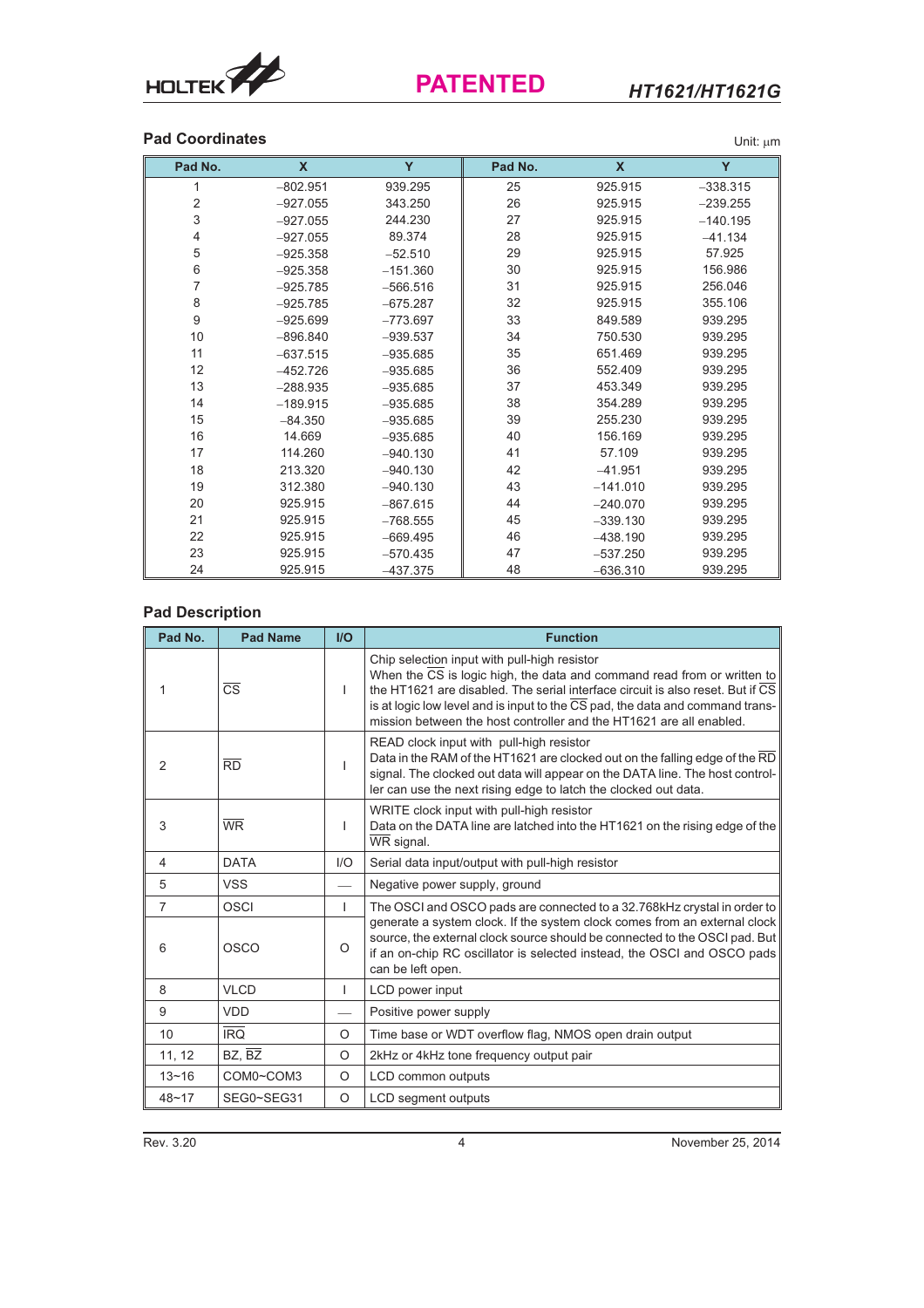

## **Absolute Maximum Ratings**

Note: These are stress ratings only. Stresses exceeding the range specified under "Absolute Maximum Ratings" may cause substantial damage to the device. Functional operation of this device at other conditions beyond those listed in the specification is not implied and prolonged exposure to extreme conditions may affect device reliability.

## **D.C. Characteristics**

Ta=25 $\mathrm{^{\circ}C}$ 

|                                                     |                                   |                       | <b>Test Conditions</b>   |                          |                          |                                  | <b>Unit</b> |
|-----------------------------------------------------|-----------------------------------|-----------------------|--------------------------|--------------------------|--------------------------|----------------------------------|-------------|
| <b>Symbol</b>                                       | <b>Parameter</b>                  | <b>V<sub>DD</sub></b> | <b>Conditions</b>        | Min.                     | Typ.                     | Max.                             |             |
| <b>V<sub>DD</sub></b>                               | <b>Operating Voltage</b>          | $\frac{1}{1}$         |                          | 2.4                      | $\equiv$                 | 5.2                              | V           |
|                                                     |                                   | 3V                    | No load/LCD ON           |                          | 150                      | 300                              | μA          |
| I <sub>DD1</sub>                                    | <b>Operating Current</b>          | 5V                    | On-chip RC oscillator    |                          | 300                      | 600                              | μA          |
| I <sub>DD2</sub>                                    |                                   | 3V                    | No load/LCD ON           |                          | 60                       | 120                              | μA          |
|                                                     | <b>Operating Current</b>          | 5V                    | Crystal oscillator       |                          | 120                      | 240                              | μA          |
| I <sub>DD3</sub>                                    |                                   | 3V                    | No load/LCD ON           |                          | 100                      | 200                              | μA          |
|                                                     | <b>Operating Current</b>          | 5V                    | External clock source    |                          | 200                      | 400                              | μA          |
|                                                     |                                   | 3V                    | No load, Power down mode |                          | 0.1                      | 5                                | μA          |
| $I_{\text{STB}}$                                    | <b>Standby Current</b>            | 5V                    |                          | $\overline{\phantom{0}}$ | 0.3                      | 10                               | μA          |
| $V_{IL}$                                            |                                   | 3V                    | DATA, WR, CS, RD         | 0                        |                          | 0.6                              | V           |
|                                                     | Input Low Voltage                 | 5V                    |                          | 0                        | $\overline{\phantom{0}}$ | 1.0                              | V           |
| V <sub>IH</sub>                                     | Input High Voltage                | 3V                    | DATA, WR, CS, RD         | 2.4                      |                          | 3.0                              | V           |
|                                                     |                                   | 5V                    |                          | 4.0                      | $\qquad \qquad$          | 5.0                              | V           |
| I <sub>OL1</sub>                                    | DATA, BZ, BZ, IRQ                 | 3V                    | $V_{OL} = 0.3V$          | 0.5                      | 1.2                      |                                  | mA          |
|                                                     |                                   | 5V                    | $V_{OL} = 0.5V$          | 1.3                      | 2.6                      |                                  | mA          |
| I <sub>OH1</sub>                                    | DATA, BZ, BZ                      | 3V                    | $V_{OH} = 2.7V$          | $-0.4$                   | $-0.8$                   |                                  | mA          |
|                                                     |                                   | 5V                    | $V_{OH} = 4.5V$          | $-0.9$                   | $-1.8$                   |                                  | mA          |
|                                                     | <b>LCD Common Sink Current</b>    | 3V                    | $V_{OL} = 0.3V$          | 80                       | 150                      |                                  | μA          |
| I <sub>OL2</sub>                                    |                                   | 5V                    | $V_{OL} = 0.5V$          | 150                      | 250                      |                                  | μA          |
| I <sub>OH2</sub>                                    | <b>LCD Common Source Current</b>  | 3V                    | $V_{OH} = 2.7V$          | $-80$                    | $-120$                   |                                  | μA          |
|                                                     |                                   | 5V                    | $V_{OH} = 4.5V$          | $-120$                   | $-200$                   |                                  | μA          |
|                                                     |                                   | 3V                    | $V_{OL} = 0.3V$          | 60                       | 120                      | $\overbrace{\phantom{aaaaa}}$    | μA          |
| I <sub>OL3</sub><br><b>LCD Segment Sink Current</b> |                                   | 5V                    | $V_{OL} = 0.5V$          | 120                      | 200                      |                                  | μA          |
|                                                     |                                   | 3V                    | $V_{OH} = 2.7V$          | $-40$                    | $-70$                    | $\overline{\phantom{0}}$         | μA          |
| I <sub>OH3</sub>                                    | <b>LCD Segment Source Current</b> | 5V                    | $V_{OH} = 4.5V$          | $-70$                    | $-100$                   | $\overbrace{\phantom{12322111}}$ | μA          |
|                                                     |                                   | 3V                    |                          | 60                       | 120                      | 200                              | $k\Omega$   |
| $R_{PH}$                                            | Pull-high Resistor                | 5V                    | DATA, WR, CS, RD         | 30                       | 60                       | 100                              | k $\Omega$  |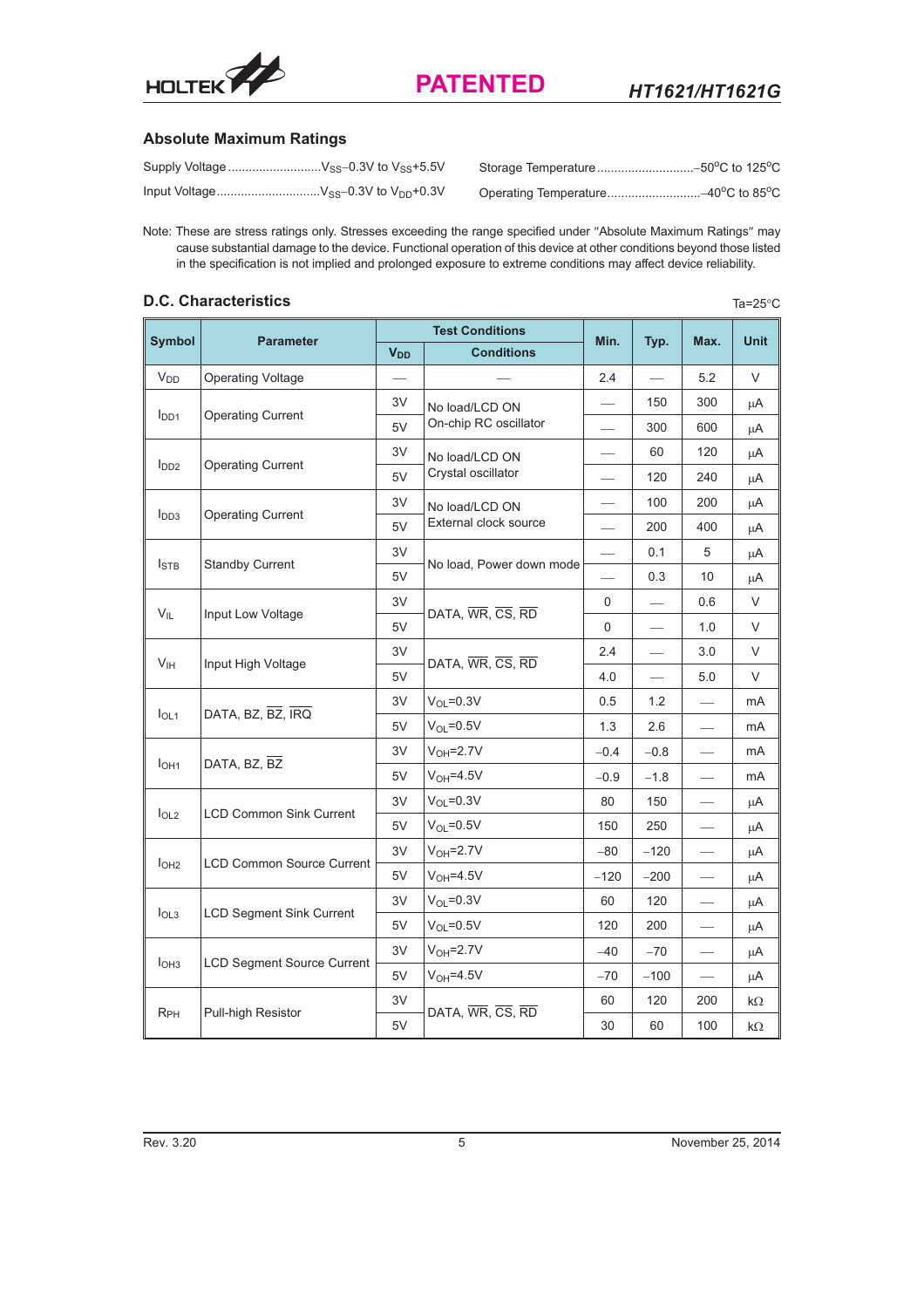

Ta=25 $\degree$ C

## **A.C. Characteristics**

|                                   |                                                                                               |                          | <b>Test Conditions</b>   |                          |                         |                          |             |
|-----------------------------------|-----------------------------------------------------------------------------------------------|--------------------------|--------------------------|--------------------------|-------------------------|--------------------------|-------------|
| <b>Symbol</b>                     | <b>Parameter</b>                                                                              | <b>V<sub>DD</sub></b>    | <b>Conditions</b>        | Min.                     | Typ.                    | Max.                     | <b>Unit</b> |
| fsys1                             | <b>System Clock</b>                                                                           | 3V                       | On-chip RC oscillator    | 192                      | 256                     | 320                      | kHz         |
| fsys2                             | <b>System Clock</b>                                                                           | $\frac{1}{2}$            | Crystal oscillator       | $\overline{\phantom{0}}$ | 32768                   |                          | Hz          |
| fsys3                             | <b>System Clock</b>                                                                           |                          | External clock source    |                          | 256                     |                          | kHz         |
|                                   |                                                                                               |                          | On-chip RC oscillator    | $\overline{\phantom{0}}$ | f <sub>SYS1</sub> /1024 |                          | Hz          |
| $f_{LCD}$                         | <b>LCD Clock</b>                                                                              |                          | Crystal oscillator       | $\overline{\phantom{0}}$ | f <sub>SYS2</sub> /128  | $\overline{\phantom{0}}$ | <b>Hz</b>   |
|                                   |                                                                                               |                          | External clock source    |                          | f <sub>SYS3</sub> /1024 |                          | Hz          |
| $t_{\mathsf{COM}}$                | <b>LCD Common Period</b>                                                                      |                          | n: Number of COM         | $\overline{\phantom{0}}$ | $n/f_{LCD}$             |                          | s           |
|                                   |                                                                                               | 3V                       |                          | 4                        |                         | 150                      | kHz         |
| $f_{CLK1}$                        | Serial Data Clock (WR pin)                                                                    | 5V                       | Duty cycle 50%           | $\overline{4}$           |                         | 300                      | kHz         |
|                                   |                                                                                               | 3V                       |                          |                          |                         | 75                       | kHz         |
| f <sub>CLK2</sub>                 | Serial Data Clock (RD pin)                                                                    | 5V                       | Duty cycle 50%           |                          |                         | 150                      | kHz         |
|                                   | Tone Frequency (2kHz)                                                                         |                          | On-chip RC oscillator    | 1.5                      | 2.0                     | 2.5                      | kHz         |
| $f_{\text{TONE}}$                 | Tone Frequency (4kHz)                                                                         | 3V                       |                          | 3.0                      | 4.0                     | 5.0                      | kHz         |
| tcs                               | Serial Interface Reset Pulse<br>Width (Figure 3)                                              |                          | $\overline{\text{CS}}$   | 250                      | 300                     |                          | ns          |
|                                   |                                                                                               |                          | Write mode               | 3.34                     |                         | 125                      |             |
|                                   | WR, RD Input Pulse Width<br>(Figure 1)                                                        | 3V                       | Read mode                | 6.67                     |                         |                          | $\mu$ S     |
| $t_{CLK}$                         |                                                                                               | 5V                       | Write mode               | 1.67                     |                         | 125                      |             |
|                                   |                                                                                               |                          | Read mode                | 3.34                     |                         |                          | $\mu$ S     |
| $t_r$ , $t_f$                     | Rise/Fall Time Serial Data Clock<br>Width (Figure 1)                                          |                          |                          |                          | 120                     | 160                      | ns          |
| $\bm{{\mathsf{t}}}_{\mathsf{su}}$ | Setup Time for DATA to WR, RD<br>Clock Width (Figure 2)                                       |                          |                          | 60                       | 120                     |                          | ns          |
| t <sub>h</sub>                    | Hold Time for DATA to WR, RD<br>Clock Width (Figure 2)                                        | –                        |                          | 250                      | 300                     |                          | ns          |
| $t_{\rm su1}$                     | Setup Time for $\overline{CS}$ to $\overline{WR}$ , $\overline{RD}$<br>Clock Width (Figure 3) |                          |                          | 500                      | 600                     |                          | ns          |
| t <sub>h1</sub>                   | Hold Time for CS to WR, RD Clock<br>Width (Figure 3)                                          | $\overline{\phantom{0}}$ |                          | 250                      | 300                     |                          | ns          |
| $t_{\mathsf{OFF}}$                | V <sub>DD</sub> OFF Times (Figure 4)                                                          |                          | $V_{DD}$ drop down to 0V | 20                       |                         |                          | ms          |
| t <sub>SR</sub>                   | V <sub>DD</sub> Rising Slew Rate (Figure 4)                                                   |                          |                          | 0.05                     |                         |                          | V/ms        |
| t <sub>RSTD</sub>                 | Delay Time after Reset (Figure 4)                                                             |                          |                          | $\mathbf{1}$             |                         |                          | ms          |

Note: 1. If the conditions of Power-on Reset timing are not satisfied in power On/Off sequence, the internal Power-on Reset (POR) circuit will not operate normally.

2. If the VDD drops below the minimum voltage of operating voltage spec. during operating, the conditions of Power-on Reset timing must be satisfied also. That is, the VDD must drop to 0V and keep at 0V for 20ms (min.) before rising to the normal operating voltage.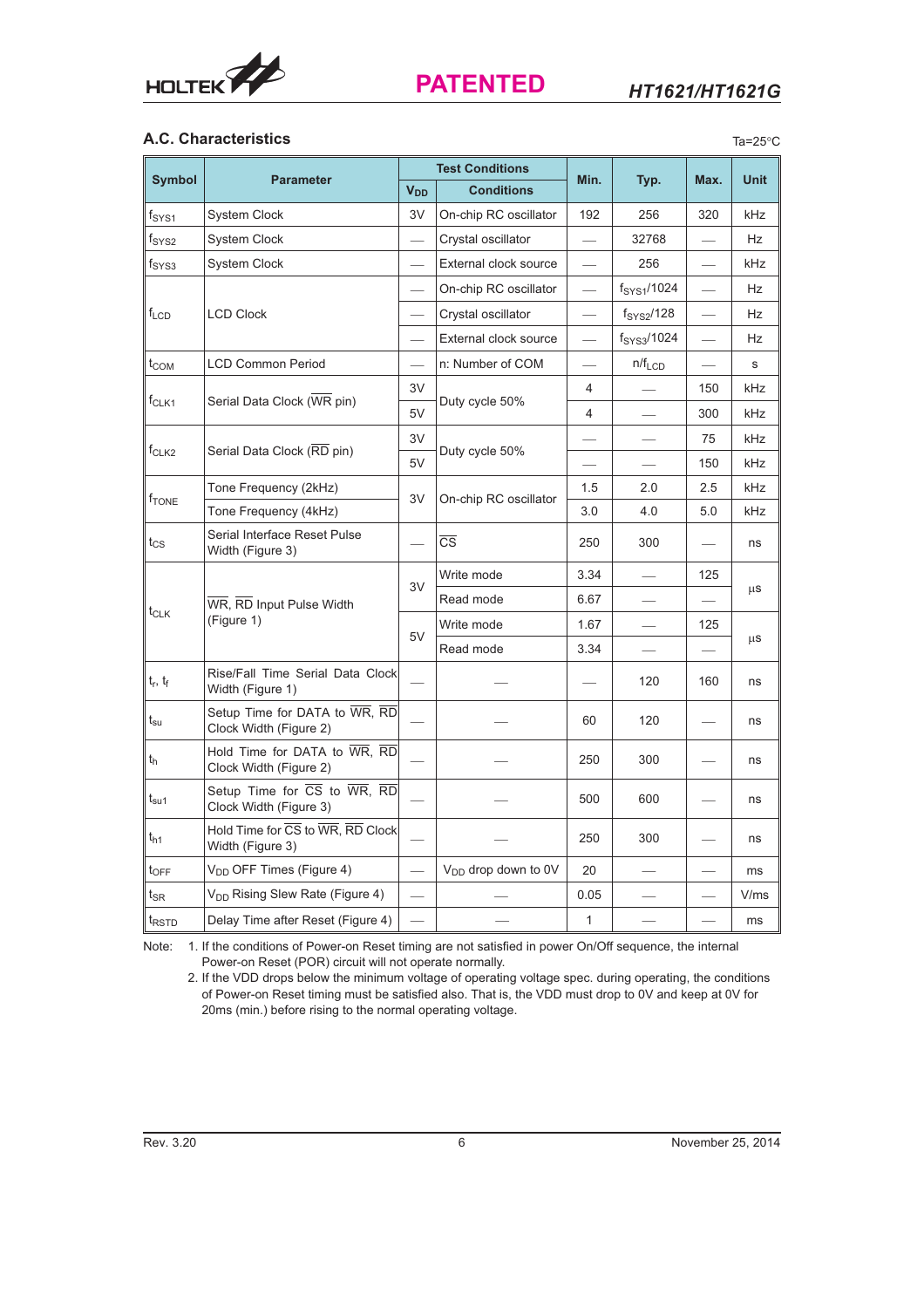

 $\overline{\text{cs}}$ 

-WR, R<br>Clock 50%

50%

First Clock Last

**Figure 3**

 $\blacktriangleleft$  tsu1  $\blacktriangleright$  th1

Last Clock

×

tcs

à

# **PATENTED**

GND

V<sub>DD</sub>

GND

V<sub>DD</sub>

*HT1621/HT1621G*





**Figure 4 Power-on Reset Timing**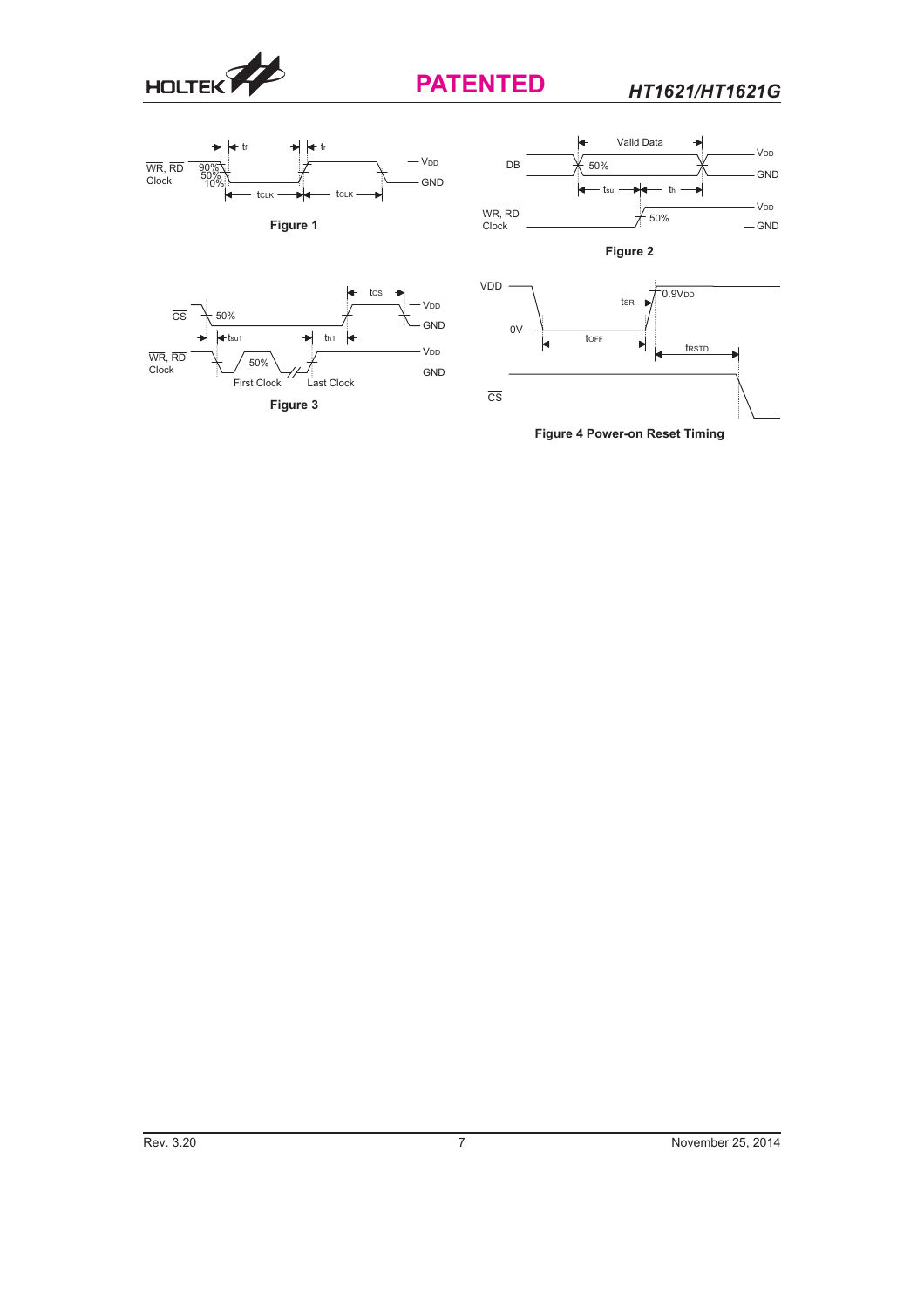

#### **Functional Description**

#### **Display Memory - RAM**

The static display memory (RAM) is organized into  $32\times4$ bits and stores the displayed data. The contents of the RAM are directly mapped to the contents of the LCD driver. Data in the RAM can be accessed by the READ, WRITE, and READ-MODIFY-WRITE commands. The following is a mapping from the RAM to the LCD pattern:



#### **System Oscillator**

The HT1621 system clock is used to generate the time base/Watchdog Timer (WDT) clock frequency, LCD driving clock, and tone frequency. The source of the clock may be from an on-chip RC oscillator (256kHz), a crystal oscillator (32.768kHz), or an external 256kHz clock by the S/W setting. The configuration of the system oscillator is as shown. After the SYS DIS command is executed, the system clock will stop and the LCD bias generator will turn off. That command is, however, available only for the on-chip RC oscillator or for the crystal oscillator. Once the system clock stops, the LCD display will become blank, and the time base/WDT lose its function as well.

The LCD OFF command is used to turn the LCD bias generator off. After the LCD bias generator switches off by issuing the LCD OFF command, using the SYS DIS command reduces power consumption, serving as a

system power down command. But if the external clock source is chosen as the system clock, using the SYS DIS command can neither turn the oscillator off nor carry out the power down mode. The crystal oscillator option can be applied to connect an external frequency source of 32kHz to the OSCI pin. In this case, the system fails to enter the power down mode, similar to the case in the external 256kHz clock source operation. At the initial system power on, the HT1621 is at the SYS DIS state.

#### **Time Base and Watchdog Timer (WDT)**

The time base generator is comprised by an 8-stage count-up ripple counter and is designed to generate an accurate time base. The watch dog timer (WDT), on the other hand, is composed of an 8-stage time base generator along with a 2-stage count-up counter, and is designed to break the host controller or other subsystems from abnormal states such as unknown or unwanted jump, execution errors, etc. The WDT time-out will result in the setting of an internal WDT time-out flag. The outputs of the time base generator and of the WDT time-out flag can be connected to the  $\overline{IRQ}$  output by a command option. There are totally eight frequency sources available for the time base generator and the WDT clock. The frequency is calculated by the following equation.

$$
f_{WDT} = \frac{32kHz}{2^n}
$$

where the value of n ranges from 0 to 7 by command options. The 32kHz in the above equation indicates that the source of the system frequency is derived from a crystal oscillator of 32.768kHz, an on-chip oscillator (256kHz), or an external frequency of 256kHz.

If an on-chip oscillator (256kHz) or an external 256kHz frequency is chosen as the source of the system frequency, the frequency source is by default prescaled to 32kHz by a 3-stage prescaler. Employing both the time base generator and the WDT related commands, one should be careful since the time base generator and WDT share the same 8-stage counter. For example, invoking the WDT DIS command disables the time base generator whereas executing the WDT EN command not only enables the time base generator but activates the WDT time-out flag output (connect the WDT



**System Oscillator Configuration**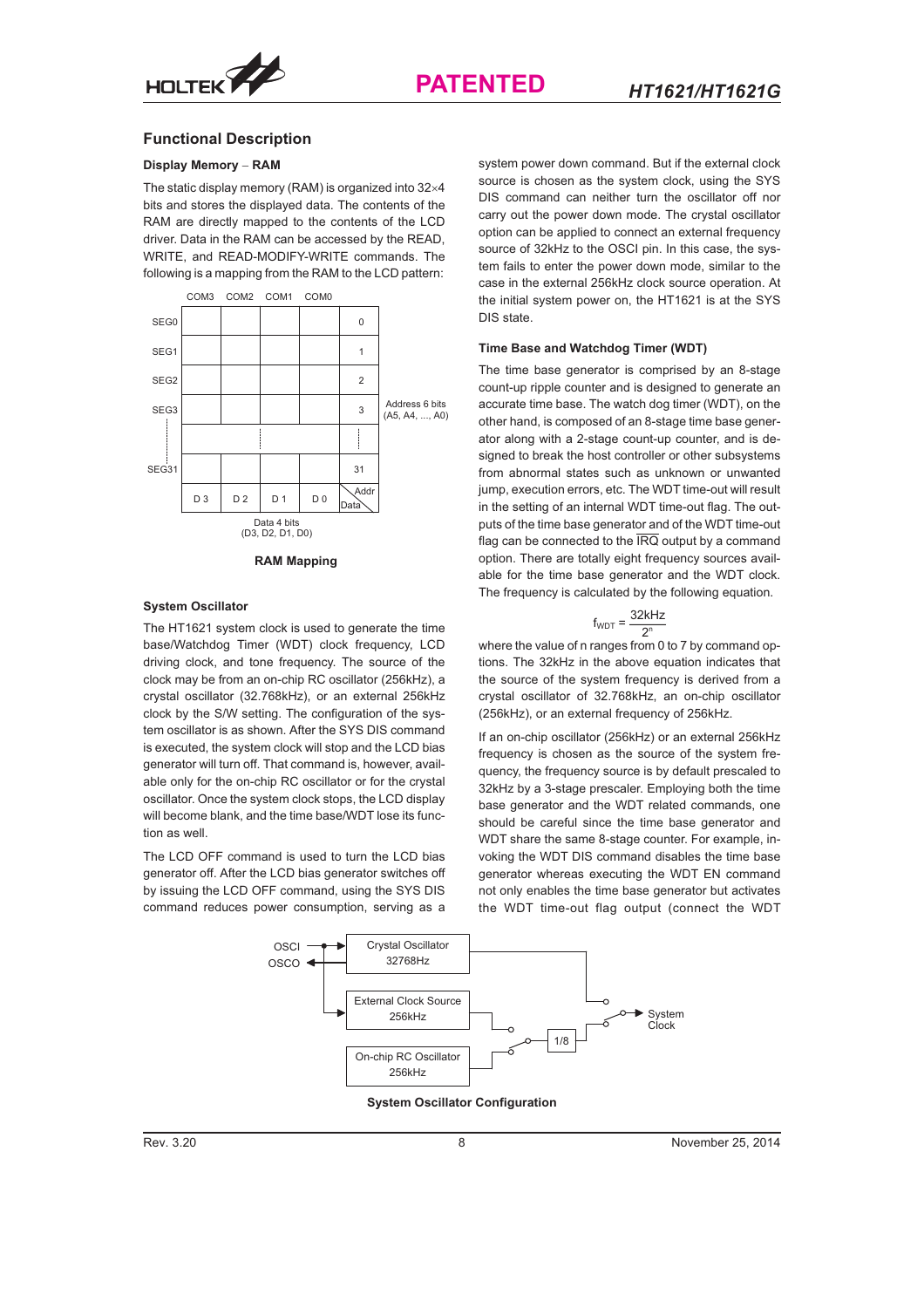



**Timer and WDT Configurations**

time-out flag to the  $\overline{IRQ}$  pin). After the TIMER EN command is transferred, the WDT is disconnected from the IRQ pin, and the output of the time base generator is connected to the IRQ pin. The WDT can be cleared by executing the CLR WDT command, and the contents of the time base generator is cleared by executing the CLR WDT or the CLR TIMER command. The CLR WDT or the CLR TIMER command should be executed prior to the WDT EN or the TIMER EN command respectively. Before executing the IRQ EN command the CLR WDT or CLR TIMER command should be executed first. The CLR TIMER command has to be executed before switching from the WDT mode to the time base mode. Once the WDT time-out occurs, the  $\overline{IRQ}$  pin will stay at a logic low level until the CLR WDT or the IRQ DIS command is issued. After the  $\overline{\text{IRQ}}$  output is disabled the  $\overline{\text{IRQ}}$  pin will remain at the floating state. The IRQ output can be enabled or disabled by executing the  $\overline{\text{IRQ}}$  EN or the  $\overline{\text{IRQ}}$ DIS command, respectively. The IRQ EN makes the output of the time base generator or of the WDT time-out flag appear on the  $\overline{\text{IRQ}}$  pin. The configuration of the time base generator along with the WDT are as shown. In the case of on-chip RC oscillator or crystal oscillator, the power down mode can reduce power consumption since the oscillator can be turned on or off by the corresponding system commands. At the power down mode the time base/WDT loses all its functions.

On the other hand, if an external clock is selected as the source of system frequency the SYS DIS command turns out invalid and the power down mode fails to be carried out. That is, after the external clock source is selected, the HT1621 will continue working until system power fails or the external clock source is removed. After the system power on, the  $\overline{\text{IRQ}}$  will be disabled.

#### **Tone Output**

A simple tone generator is implemented in the HT1621. The tone generator can output a pair of differential driving signals on the BZ and  $\overline{BZ}$ , which are used to generate a single tone. By executing the TONE4K and TONE2K commands there are two tone frequency outputs selectable. The TONE4K and TONE2K commands set the tone frequency to 4kHz and 2kHz, respectively. The tone output can be turned on or off by invoking the TONE ON or the TONE OFF command. The tone outputs, namely BZ and  $\overline{BZ}$ , are a pair of differential driving outputs used to drive a piezo buzzer. Once the system is disabled or the tone output is inhibited, the BZ and the BZ outputs will remain at low level.

#### **LCD Driver**

The HT1621 is a 128 (32 $\times$ 4) pattern LCD driver. It can be configured as 1/2 or 1/3 bias and 2 or 3 or 4 commons of LCD driver by the S/W configuration. This feature makes the HT1621 suitable for multiply LCD applications. The LCD driving clock is derived from the system clock. The value of the driving clock is always 256Hz even when it is at a 32.768kHz crystal oscillator frequency, an on-chip RC oscillator frequency, or an external frequency. The LCD corresponding commands are summarized in the table.

The bold form of 1 0 0, namely **100**, indicates the command mode ID. If successive commands have been issued, the command mode ID except for the first command, will be omitted. The LCD OFF command turns the LCD display off by disabling the LCD bias generator. The LCD ON command, on the other hand, turns the LCD display on by enabling the LCD bias generator. The BIAS and COM are the LCD panel related com-

| <b>Name</b>           | <b>Command Code</b> | <b>Function</b>                                                                                                                    |
|-----------------------|---------------------|------------------------------------------------------------------------------------------------------------------------------------|
| LCD OFF               | 10000000010X        | Turn off LCD outputs                                                                                                               |
| LCD ON                | 10000000011X        | Turn on LCD outputs                                                                                                                |
| <b>BIAS &amp; COM</b> | 1000010abXcX        | $c=0$ : 1/2 bias option<br>$c=1: 1/3$ bias option<br>ab=00: 2 commons option<br>ab=01: 3 commons option<br>ab=10: 4 commons option |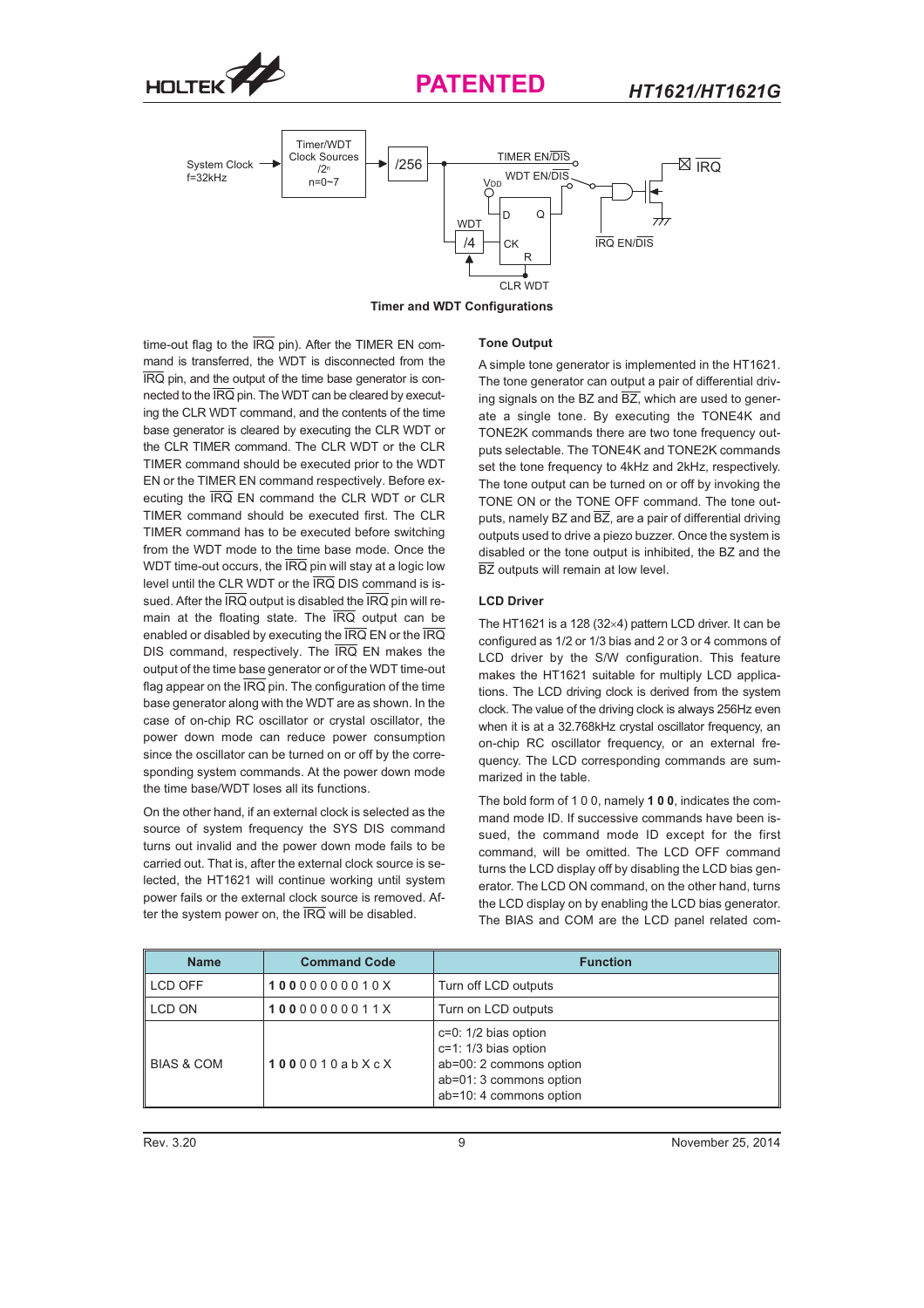



mands. Using the LCD related commands, the HT1621 can be compatible with most types of LCD panels.

#### **Command Format**

The HT1621 can be configured by the S/W setting. There are two mode commands to configure the HT1621 resources and to transfer the LCD display data. The configuration mode of the HT1621 is called command mode, and its command mode ID is **100**. The command mode consists of a system configuration command, a system frequency selection command, a LCD configuration command, a tone frequency selection command, a timer/WDT setting command, and an operating command. The data mode, on the other hand, includes READ, WRITE, and READ-MODIFY-WRITE operations. The following are the data mode IDs and the command mode ID:

| <b>Operation</b>  | <b>Mode</b> | חו  |
|-------------------|-------------|-----|
| Read              | Data        | 110 |
| Write             | Data        |     |
| Read-Modify-Write | Data        |     |
| Command           | Command     | 100 |

The mode command should be issued before the data or command is transferred. If successive commands have been issued, the command mode ID, namely **100**, can be omitted. While the system is operating in the non-successive command or the non-successive address data mode, the  $\overline{\text{CS}}$  pin should be set to "1" and the previous operation mode will be reset also. Once the  $\overline{\text{CS}}$ pin returns to "0" a new operation mode ID should be issued first.

#### **Interfacing**

Only four lines are required to interface with the HT1621. The  $\overline{\text{CS}}$  line is used to initialize the serial interface circuit and to terminate the communication between the host controller and the HT1621. If the  $\overline{\text{CS}}$  pin is set to 1, the data and command issued between the host controller and the HT1621 are first disabled and then initialized. Before issuing a mode command or mode switching, a high

### **Timing Diagrams**

*HT1621/HT1621G* level pulse is required to initialize the serial interface of the HT1621. The DATA line is the serial data input/output line. Data to be read or written or commands to be written have to be passed through the DATA line. The  $\overline{\text{RD}}$  line is the READ clock input. Data in the RAM are clocked out on the falling edge of the  $\overline{\text{RD}}$  signal, and the clocked out data will then appear on the DATA line. It is recommended that the host controller read in correct data during the interval between the rising edge and the next falling edge of the  $\overline{RD}$ signal. The  $\overline{\text{WR}}$  line is the WRITE clock input. The data, address, and command on the DATA line are all clocked into the HT1621 on the rising edge of the  $\overline{\text{WR}}$  signal. There is an optional  $\overline{\text{IRQ}}$  line to be used as an interface between the host controller and the HT1621. The  $\overline{\text{IRQ}}$  pin can be selected as a timer output or a WDT overflow flag output by the S/W setting. The host controller can perform the time base or the WDT function by being connected with the  $\overline{\text{IRQ}}$  pin of the HT1621.

#### **Crystal Selection**

A 32768Hz crystal can be directly connected to the HT1621 via OSCI and OSCO. In order to obtain the correct frequency, two additional load capacities (C1, C2) are needed. The value of the capacity depends on how accurate the crystal is. We suggest that you can follow the table, which suggests the value of capacities. The table illustrates the suggestion value of capacities (C1, C2).

|                   | 32768Hz |       |
|-------------------|---------|-------|
| OSCI <sup>[</sup> |         | losco |
|                   |         |       |
|                   |         |       |

| <b>Crystal Error</b> | <b>Capacity Value</b> |
|----------------------|-----------------------|
| $±10$ ppm            | $0 - 10p$             |
| $10 - 20$ ppm        | $10 - 20p$            |

![](_page_9_Figure_16.jpeg)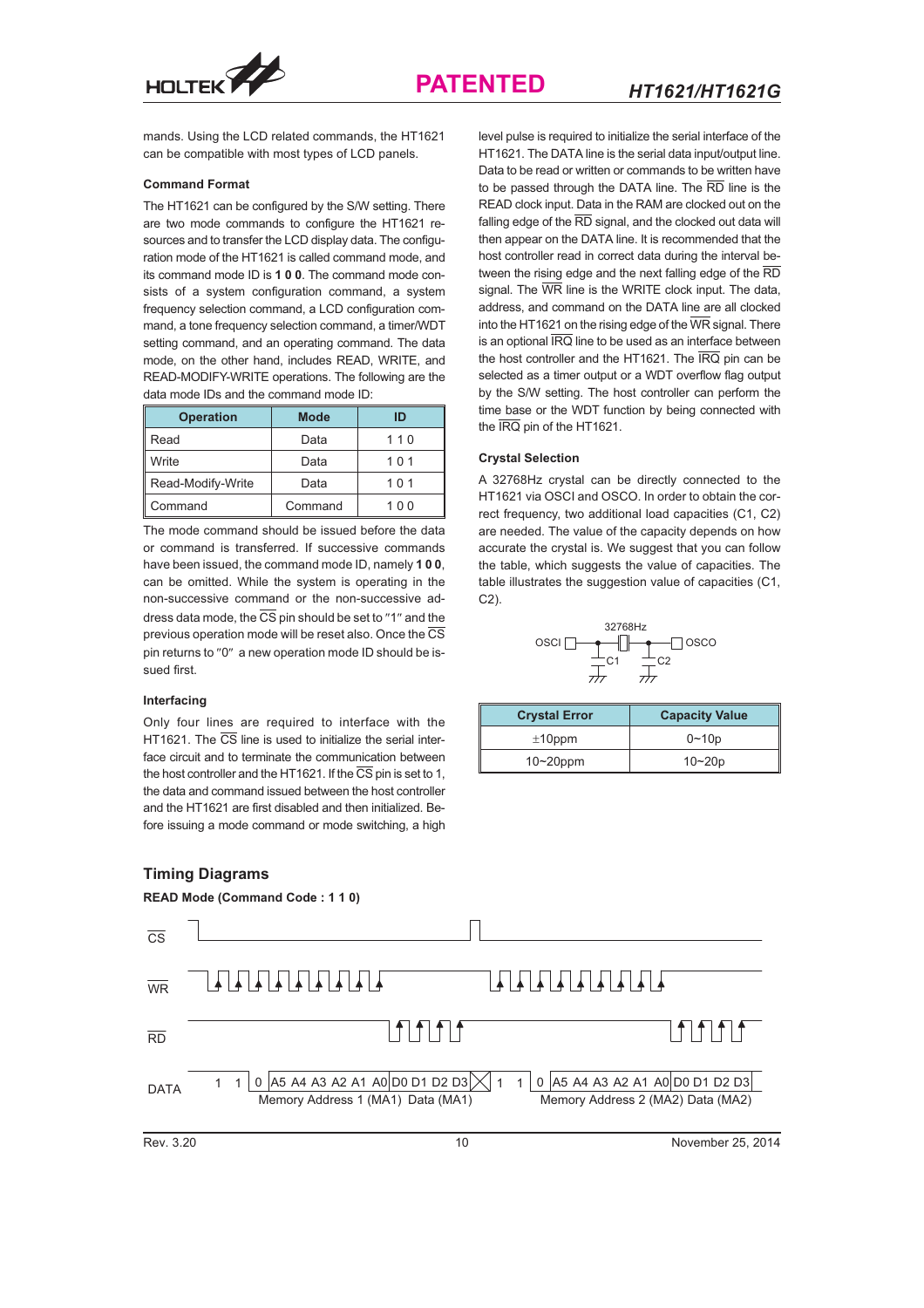![](_page_10_Picture_0.jpeg)

**READ Mode (Successive Address Reading)** 

| CS                     |                                                                                                                                                                                                                 |
|------------------------|-----------------------------------------------------------------------------------------------------------------------------------------------------------------------------------------------------------------|
| <b>WR</b>              | <u>+ + + + + + + + +</u>                                                                                                                                                                                        |
| <b>RD</b>              | ↑ ↑ ↑ ↑ ↑ ↑ ↑ ↑ ↑ ↑ ↑ ↑ ↑ ↑                                                                                                                                                                                     |
| <b>DATA</b>            | 0 A5 A4 A3 A2 A1 A0 D0 D1 D2 D3 D0 D1 D2 D3 D0 D1 D2 D3 D0 D1 D2 D3 D0<br>$\mathbf{1}$<br>$\mathbf{1}$<br>Memory Address (MA) Data (MA)  Data (MA+1) Data (MA+2) Data (MA+3)                                    |
|                        | <b>WRITE Mode (Command Code: 101)</b>                                                                                                                                                                           |
| $\overline{\text{CS}}$ |                                                                                                                                                                                                                 |
| $\overline{\text{WR}}$ |                                                                                                                                                                                                                 |
| <b>DATA</b>            | 0 1 A5 A4 A3 A2 A1 A0 D0 D1 D2 D3<br>0 1 A5 A4 A3 A2 A1 A0 D0 D1 D2 D3<br>$\mathbf{1}$<br>1 <sup>1</sup><br>Memory Address 1 (MA1) Data (MA1)<br>Memory Address 2 (MA2) Data (MA2)                              |
|                        | <b>WRITE Mode (Successive Address Writing)</b>                                                                                                                                                                  |
| $\overline{\text{CS}}$ |                                                                                                                                                                                                                 |
| <b>WR</b>              |                                                                                                                                                                                                                 |
| <b>DATA</b>            | 1 45 A4 A3 A2 A1 A0 D0 D1 D2 D3 D0 D1 D2 D3 D0 D1 D2 D3 D0 D1 D2 D3 D0<br>1 0 <br>Data (MA+1) Data (MA+2) Data (MA+3)<br>Memory Address (MA) Data (MA)                                                          |
|                        | Read-Modify-Write Mode (Command Code: 101)                                                                                                                                                                      |
| CS                     |                                                                                                                                                                                                                 |
| <b>WR</b>              | ┹┠╋┠╋┠╋┠╋┠╋┠╋<br>▙▐▟▕▟▕▟▕▟▕▟▕▟▕▟▔▟<br>내내내내                                                                                                                                                                      |
| <b>RD</b>              | <b>fifitif</b><br>JU LI LI                                                                                                                                                                                      |
| <b>DATA</b>            | 1 A5 A4 A3 A2 A1 A0 D0 D1 D2 D3 D0 D1 D2 D3<br>1 A5 A4 A3 A2 A1 A0 D0 D1 D2 D3<br>$\mathbf{1}$<br>$\overline{0}$<br>0<br>1<br>Memory Address 1 (MA1) Data (MA1) Data (MA1)<br>Memory Address 2 (MA2) Data (MA2) |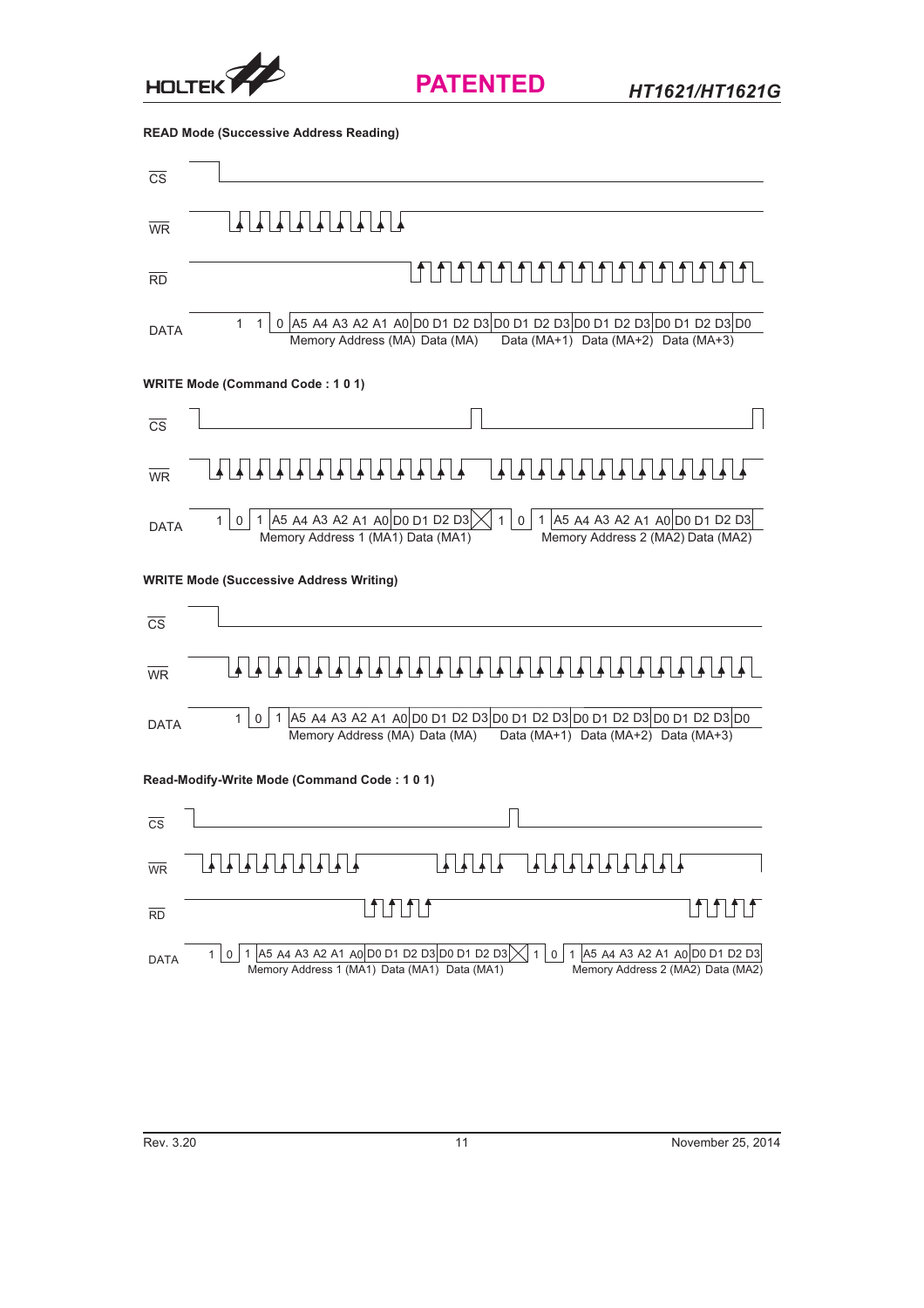![](_page_11_Picture_0.jpeg)

*HT1621/HT1621G*

**Read-Modify-Write Mode (Successive Address Accessing)**

| $\overline{\text{cs}}$ |                                                                                                                                                                                                        |
|------------------------|--------------------------------------------------------------------------------------------------------------------------------------------------------------------------------------------------------|
| $\overline{\text{WR}}$ | <b>ALALA</b><br>┹╹                                                                                                                                                                                     |
| <b>RD</b>              | $f f f$                                                                                                                                                                                                |
| <b>DATA</b>            | 1 A5 A4 A3 A2 A1 A0 D0 D1 D2 D3 D0 D1 D2 D3 D0 D1 D2 D3 D0 D1 D2 D3 D0 D1 D2 D3 D0<br>$\mathbf{1}$<br>$\mathbf 0$<br>Memory Address (MA) Data (MA)<br>Data (MA)<br>Data (MA+1) Data (MA+1) Data (MA+2) |
|                        | Command Mode (Command Code: 100)                                                                                                                                                                       |
| $\overline{\text{CS}}$ |                                                                                                                                                                                                        |
| $\overline{\text{WR}}$ |                                                                                                                                                                                                        |
| <b>DATA</b>            | 0 C8 C7 C6 C5 C4 C3 C2 C1 C0 $\chi$ $\chi$ $\chi$ c8 C7 C6 C5 C4 C3 C2 C1 C0<br>$\mathbf{1}$<br>$\Omega$<br>Command i<br>Command 1<br>Command<br>Command<br>or<br>Data Mode                            |
|                        | <b>Mode (Data and Command Mode)</b>                                                                                                                                                                    |
| <b>CS</b>              |                                                                                                                                                                                                        |
| <b>WR</b>              |                                                                                                                                                                                                        |
| <b>DATA</b>            | Command<br>Command<br>Command<br>Address & Data<br>Address and Data<br>Address and Data<br>or<br>Data Mode<br>or<br>Data Mode<br>or<br>Data Mode                                                       |
| <b>RD</b>              |                                                                                                                                                                                                        |

Note: It is recommended that the host controller should read in the data from the DATA line between the rising edge of the RD line and the falling edge of the next RD line.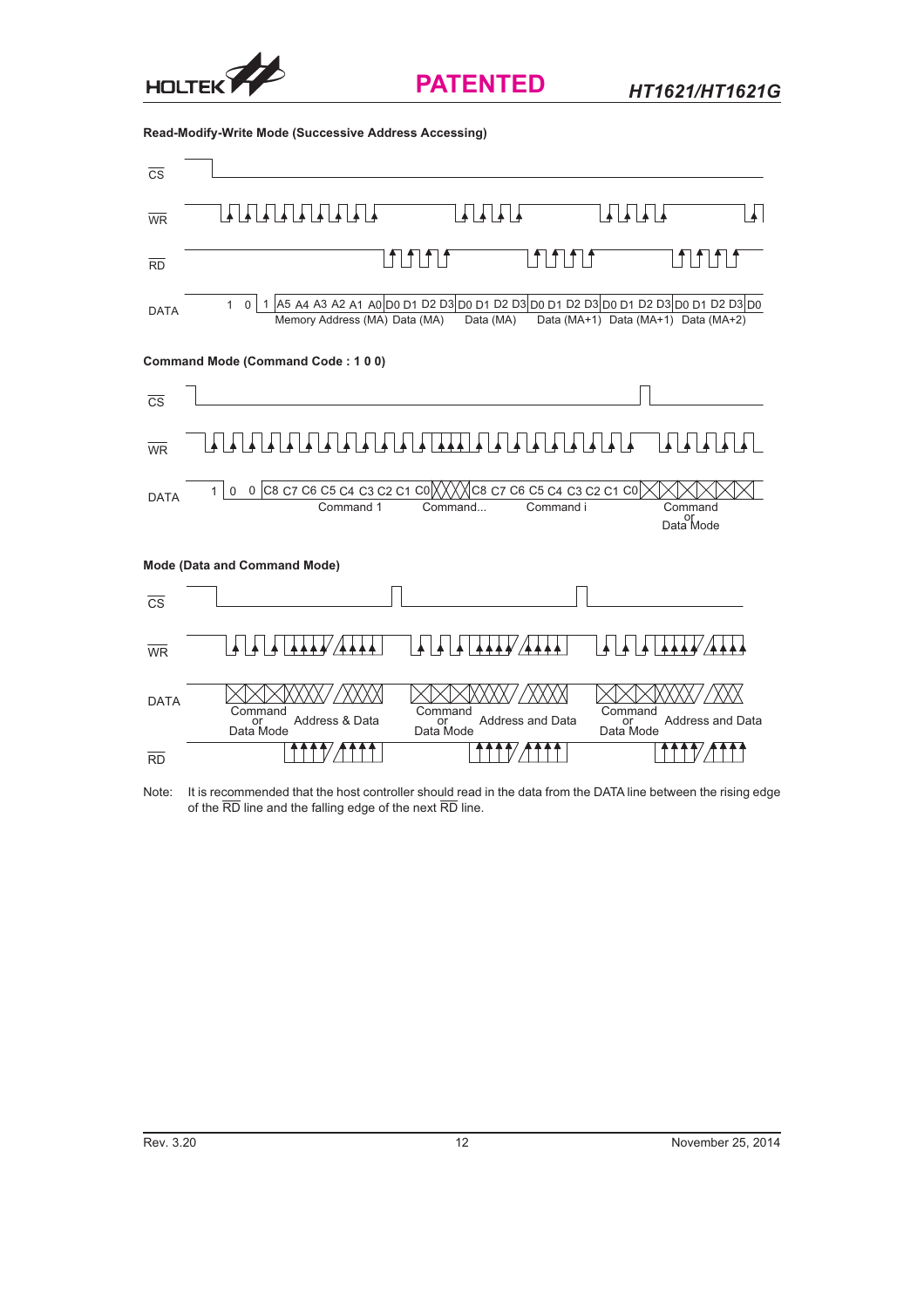![](_page_12_Picture_0.jpeg)

![](_page_12_Picture_2.jpeg)

## **Application Circuits**

**Host Controller with an HT1621 Display System**

![](_page_12_Figure_5.jpeg)

Note: The connection of  $\overline{IRQ}$  and  $\overline{RD}$  pin can be selected depending on the requirement of the MCU.

The voltage applied to  $V_{LCD}$  pin must be equal to or lower than  $V_{DD}$ .

Adjust VR to fit user's LCD panel display voltage  $(V_{LCD})$ 

Adjust R (external pull-high resistance) to fit user's time base clock.

In order to obtain the correct frequency, two additional load capacities (C1, C2) are needed. The value of the capacity depends on how accurate the crystal is. We suggest that you can follow the table, which suggests the value of capacities.

The table illustrates the suggestion value of capacities (C1,C2)

| <b>Crystal Error</b> | <b>Capacity Value</b> |
|----------------------|-----------------------|
| $±10$ ppm            | $0 - 10p$             |
| $10-20$ ppm          | $10 - 20p$            |

## **Command Summary**

| <b>Name</b>                  | ID  | <b>Command Code</b>  | D/C                                                            | <b>Function</b>                  | Def. |
|------------------------------|-----|----------------------|----------------------------------------------------------------|----------------------------------|------|
| <b>READ</b>                  | 110 | A5A4A3A2A1A0D0D1D2D3 | D                                                              | Read data from the RAM           |      |
| <b>WRITE</b>                 | 101 | A5A4A3A2A1A0D0D1D2D3 | D                                                              | Write data to the RAM            |      |
| READ-MODIFY-<br><b>WRITE</b> | 101 | A5A4A3A2A1A0D0D1D2D3 | D                                                              | READ and WRITE to the RAM        |      |
| SYS DIS                      | 100 | 0000-0000-X          | Turn off both system oscillator and LCD<br>C<br>bias generator |                                  | Yes  |
| <b>SYS EN</b>                | 100 | 0000-0001-X          | C                                                              | Turn on system oscillator        |      |
| LCD OFF                      | 100 | 0000-0010-X          | C                                                              | Turn off LCD bias generator      |      |
| <b>LCD ON</b>                | 100 | 0000-0011-X          | C                                                              | Turn on LCD bias generator       |      |
| TIMER DIS                    | 100 | 0000-0100-X          | C                                                              | Disable time base output         |      |
| <b>WDT DIS</b>               | 100 | 0000-0101-X          | C                                                              | Disable WDT time-out flag output |      |
| <b>TIMER EN</b>              | 100 | 0000-0110-X          | C                                                              | Enable time base output          |      |
| <b>WDT EN</b>                | 100 | 0000-0111-X          | C                                                              | Enable WDT time-out flag output  |      |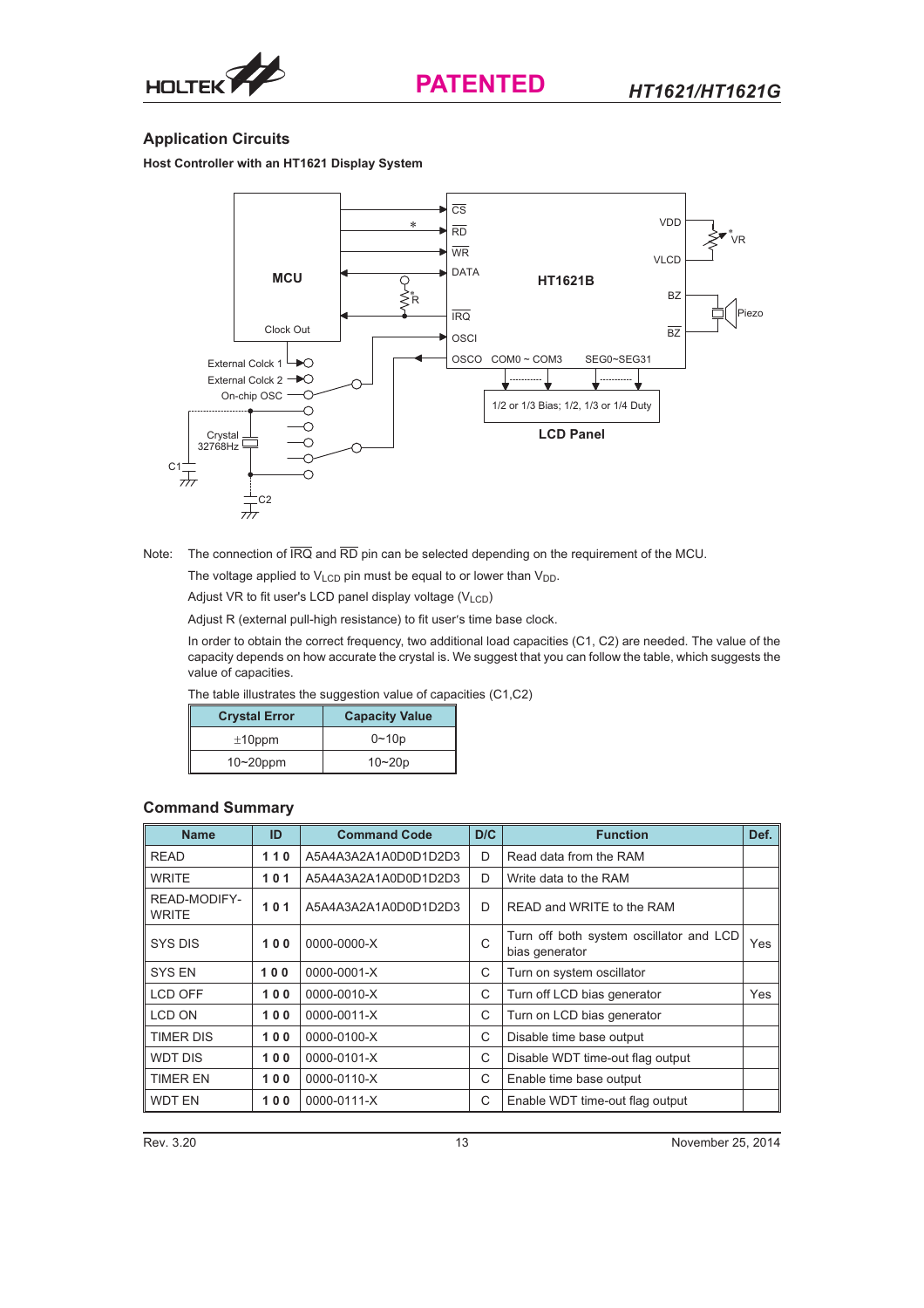![](_page_13_Picture_0.jpeg)

| <b>Name</b>      | ID    | <b>Command Code</b> | D/C | <b>Function</b>                                                                                      | Def. |
|------------------|-------|---------------------|-----|------------------------------------------------------------------------------------------------------|------|
| <b>TONE OFF</b>  | 100   | 0000-1000-X         | C   | Turn off tone outputs                                                                                | Yes  |
| <b>TONE ON</b>   | 100   | 0000-1001-X         | C   | Turn on tone outputs                                                                                 |      |
| <b>CLR TIMER</b> | 100   | 0000-11XX-X         | C   | Clear the contents of time base generator                                                            |      |
| <b>CLR WDT</b>   | $100$ | 0000-111X-X         | C   | Clear the contents of WDT stage                                                                      |      |
| XTAL 32K         | 100   | 0001-01XX-X         | C   | System clock source, crystal oscillator                                                              |      |
| <b>RC 256K</b>   | 100   | 0001-10XX-X         | C   | System clock source, on-chip RC oscillator                                                           | Yes  |
| <b>EXT 256K</b>  | 100   | 0001-11XX-X         | C   | System clock source, external clock source                                                           |      |
| <b>BIAS 1/2</b>  | 100   | 0010-abX0-X         | C   | LCD 1/2 bias option<br>ab=00: 2 commons option<br>ab=01: 3 commons option<br>ab=10: 4 commons option |      |
| <b>BIAS 1/3</b>  | 100   | 0010-abX1-X         | C   | LCD 1/3 bias option<br>ab=00: 2 commons option<br>ab=01: 3 commons option<br>ab=10: 4 commons option |      |
| <b>TONE 4K</b>   | 100   | 010X-XXXX-X         | C   | Tone frequency, 4kHz                                                                                 |      |
| <b>TONE 2K</b>   | $100$ | 011X-XXXX-X         | C   | Tone frequency, 2kHz                                                                                 |      |
| <b>IRQ DIS</b>   | 100   | 100X-0XXX-X         | C   | Disable IRQ output                                                                                   |      |
| <b>IRQ EN</b>    | 100   | 100X-1XXX-X         | C   | Enable IRQ output                                                                                    |      |
| F <sub>1</sub>   | 100   | 101X-X000-X         | C   | Time base/WDT clock output:1Hz<br>The WDT time-out flag after: 4s                                    |      |
| F <sub>2</sub>   | 100   | 101X-X001-X         | C   | Time base/WDT clock output:2Hz<br>The WDT time-out flag after: 2s                                    |      |
| F <sub>4</sub>   | 100   | 101X-X010-X         | C   | Time base/WDT clock output:4Hz<br>The WDT time-out flag after: 1s                                    |      |
| F <sub>8</sub>   | 100   | 101X-X011-X         | C   | Time base/WDT clock output:8Hz<br>The WDT time-out flag after: 1/2s                                  |      |
| F16              | 100   | 101X-X100-X         | C   | Time base/WDT clock output:16Hz<br>The WDT time-out flag after: 1/4s                                 |      |
| F32              | 100   | 101X-X101-X         | C   | Time base/WDT clock output:32Hz<br>The WDT time-out flag after: 1/8s                                 |      |
| F64              | 100   | 101X-X110-X         | C   | Time base/WDT clock output:64Hz<br>The WDT time-out flag after: 1/16s                                |      |
| F128             | 100   | 101X-X111-X         | C   | Time base/WDT clock output:128Hz<br>The WDT time-out flag after: 1/32s                               | Yes  |
| <b>TEST</b>      | 100   | 1110-0000-X         | C   | Test mode, user don't use.                                                                           |      |
| <b>NORMAL</b>    | 100   | 1110-0011-X         | C   | Normal mode                                                                                          | Yes  |

Note: X: Don't care

A5~A0 : RAM addresses

D3~D0 : RAM data

D/C : Data/command mode

Def. : Power on reset default

All the bold forms, namely **110**, **101**, and **100**, are mode commands. Of these, **100** indicates the command mode ID. If successive commands have been issued, the command mode ID except for the first command will be omitted. The source of the tone frequency and of the time base/WDT clock frequency can be derived from an on-chip 256kHz RC oscillator, a 32.768kHz crystal oscillator, or an external 256kHz clock. Calculation of the frequency is based on the system frequency sources as stated above. It is recommended that the host controller should initialize the HT1621 after power on reset, for power on reset may fail, which in turn leads to the malfunctioning of the HT1621.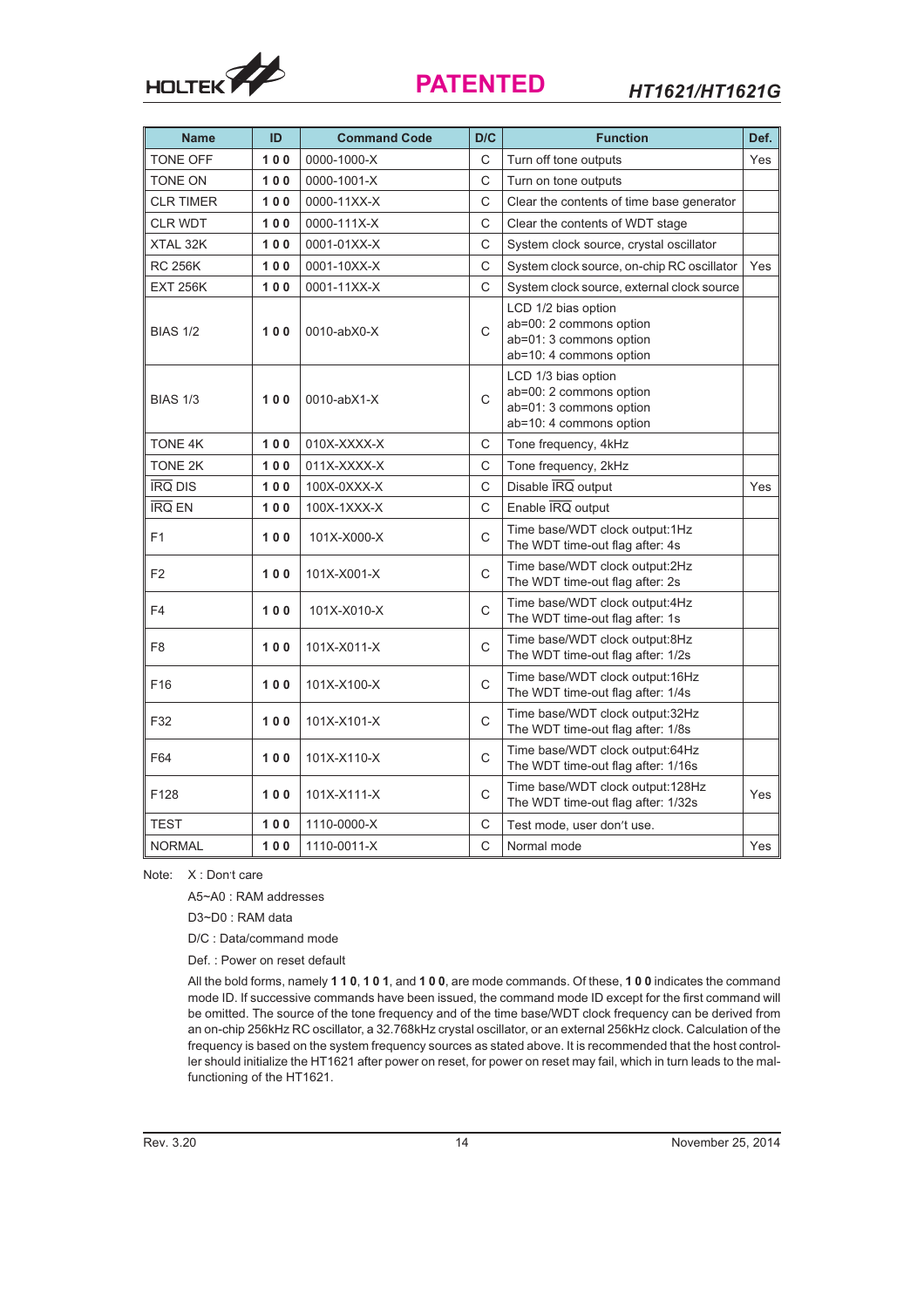## **Package Information**

Note that the package information provided here is for consultation purposes only. As this information may be updated at regular intervals users are reminded to consult the [Holtek website](http://www.holtek.com) for the latest version of the package information.

Additional supplementary information with regard to packaging is listed below. Click on the relevant section to be transferred to the relevant website page.

- [Further Package Information](http://www.holtek.com.tw/english/literature/package.pdf) (include Outline Dimensions, Product Tape and Reel Specifications)
- [Packing Meterials Information](http://www.holtek.com.tw/english/literature/packing-e.pdf)
- [Carton information](http://www.holtek.com.tw/english/literature/carton.pdf)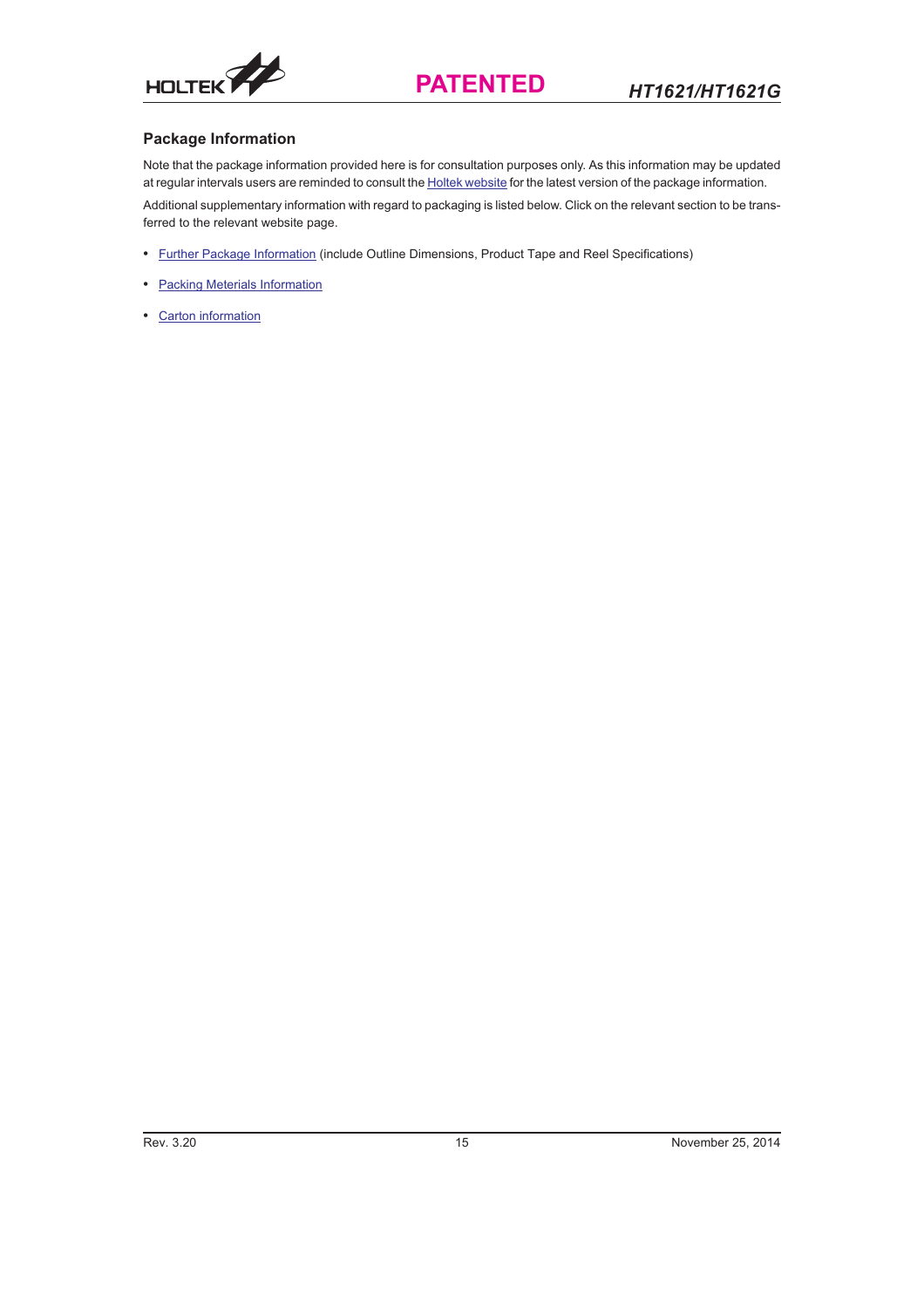![](_page_15_Picture_0.jpeg)

## **44-pin LQFP (10mm10mm) (FP2.0mm) Outline Dimensions**

![](_page_15_Figure_4.jpeg)

| <b>Symbol</b> | <b>Dimensions in inch</b> |           |           |  |
|---------------|---------------------------|-----------|-----------|--|
|               | Min.                      | Nom.      | Max.      |  |
| A             |                           | 0.472 BSC |           |  |
| B             |                           | 0.394 BSC |           |  |
| C             |                           | 0.472 BSC |           |  |
| D             |                           | 0.394 BSC |           |  |
| E             |                           | 0.032 BSC |           |  |
| F             | 0.012                     | 0.015     | 0.018     |  |
| G             | 0.053                     | 0.055     | 0.057     |  |
| H             |                           |           | 0.063     |  |
|               | 0.002                     |           | 0.006     |  |
| J             | 0.018                     | 0.024     | 0.030     |  |
| K             | 0.004                     |           | 0.008     |  |
| $\alpha$      | $0^{\circ}$               |           | $7^\circ$ |  |

| <b>Symbol</b> | <b>Dimensions in mm</b> |           |           |  |
|---------------|-------------------------|-----------|-----------|--|
|               | Min.                    | Nom.      | Max.      |  |
| $\mathsf{A}$  |                         | 12.00 BSC |           |  |
| B             |                         | 10.00 BSC |           |  |
| C             |                         | 12.00 BSC |           |  |
| D             |                         | 10.00 BSC |           |  |
| E             |                         | 0.80 BSC  |           |  |
| F             | 0.30                    | 0.37      | 0.45      |  |
| G             | 1.35                    | 1.40      | 1.45      |  |
| H             |                         |           | 1.60      |  |
|               | 0.05                    |           | 0.15      |  |
| J             | 0.45                    | 0.60      | 0.75      |  |
| Κ             | 0.09                    |           | 0.20      |  |
| $\alpha$      | $0^{\circ}$             |           | $7^\circ$ |  |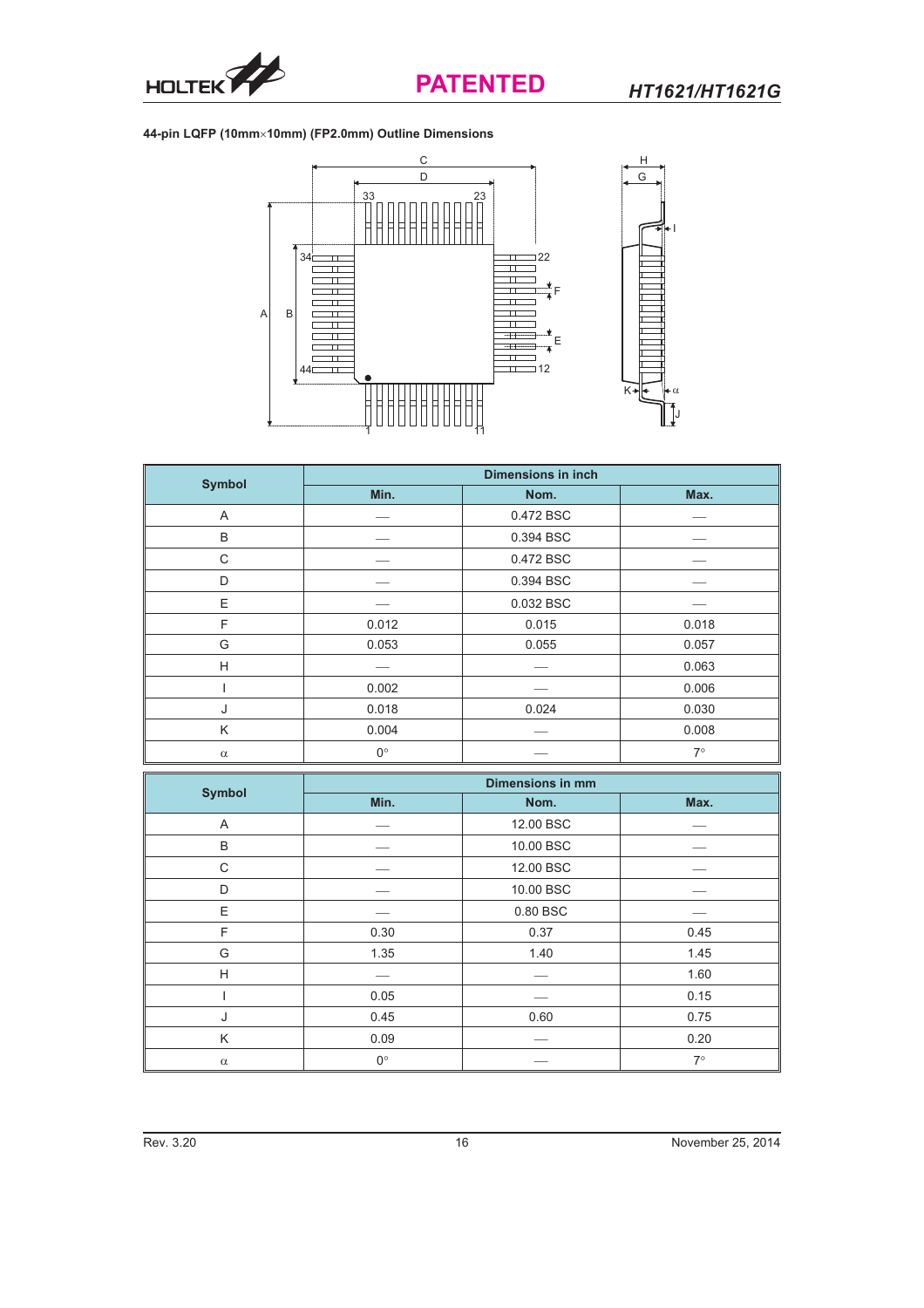![](_page_16_Picture_0.jpeg)

**48-pin SSOP (300mil) Outline Dimensions**

![](_page_16_Figure_4.jpeg)

![](_page_16_Figure_5.jpeg)

| <b>Symbol</b> | <b>Dimensions in inch</b> |           |             |  |
|---------------|---------------------------|-----------|-------------|--|
|               | Min.                      | Nom.      | Max.        |  |
| A             | 0.395                     |           | 0.420       |  |
| B             | 0.291                     | 0.295     | 0.299       |  |
| C             | 0.008                     |           | 0.014       |  |
| C'            | 0.620                     | 0.625     | 0.630       |  |
| D             | 0.095                     | 0.102     | 0.110       |  |
| E             |                           | 0.025 BSC |             |  |
| F             | 0.008                     | 0.012     | 0.016       |  |
| G             | 0.020                     |           | 0.040       |  |
| H             | 0.005                     |           | 0.010       |  |
| $\alpha$      | $0^{\circ}$               |           | $8^{\circ}$ |  |

| <b>Symbol</b> | <b>Dimensions in mm</b> |          |             |  |
|---------------|-------------------------|----------|-------------|--|
|               | Min.                    | Nom.     | Max.        |  |
| Α             | 10.03                   |          | 10.67       |  |
| B             | 7.39                    | 7.49     | 7.59        |  |
| C             | 0.20                    |          | 0.34        |  |
| C'            | 15.75                   | 15.88    | 16.00       |  |
| D             | 2.41                    | 2.59     | 2.79        |  |
| E             |                         | 0.64 BSC |             |  |
| F             | 0.20                    | 0.30     | 0.41        |  |
| G             | 0.51                    |          | 1.02        |  |
| H             | 0.13                    |          | 0.25        |  |
| $\alpha$      | $0^{\circ}$             |          | $8^{\circ}$ |  |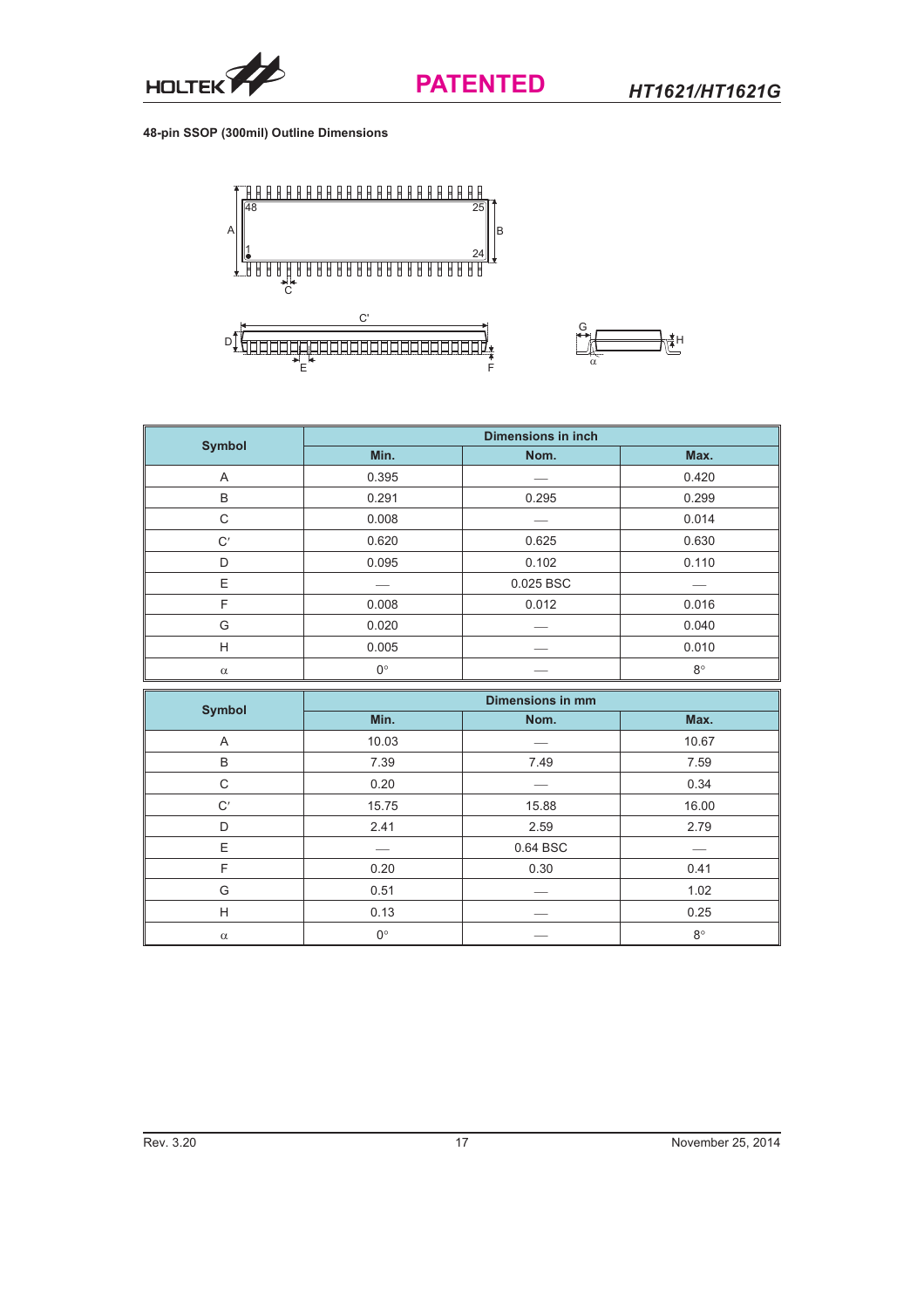![](_page_17_Picture_0.jpeg)

## **48-pin LQFP (7mm7mm) Outline Dimensions**

![](_page_17_Figure_4.jpeg)

| <b>Symbol</b> | <b>Dimensions in inch</b> |           |           |  |
|---------------|---------------------------|-----------|-----------|--|
|               | Min.                      | Nom.      | Max.      |  |
| A             |                           | 0.354 BSC |           |  |
| B             |                           | 0.276 BSC |           |  |
| C             |                           | 0.354 BSC |           |  |
| D             |                           | 0.276 BSC |           |  |
| E             |                           | 0.020 BSC |           |  |
| F             | 0.007                     | 0.009     | 0.011     |  |
| G             | 0.053                     | 0.055     | 0.057     |  |
| H             |                           |           | 0.063     |  |
|               | 0.002                     |           | 0.006     |  |
| J             | 0.018                     | 0.024     | 0.030     |  |
| K             | 0.004                     |           | 0.008     |  |
| $\alpha$      | $0^{\circ}$               |           | $7^\circ$ |  |

|               | <b>Dimensions in mm</b> |          |           |  |
|---------------|-------------------------|----------|-----------|--|
| <b>Symbol</b> | Min.                    | Nom.     | Max.      |  |
| A             |                         | 9.00 BSC |           |  |
| B             |                         | 7.00 BSC |           |  |
| C             |                         | 9.00 BSC |           |  |
| D             |                         | 7.00 BSC |           |  |
| E             |                         | 0.50 BSC |           |  |
| F             | 0.17                    | 0.22     | 0.27      |  |
| G             | 1.35                    | 1.40     | 1.45      |  |
| H             |                         |          | 1.60      |  |
|               | 0.05                    |          | 0.15      |  |
| J             | 0.45                    | 0.60     | 0.75      |  |
| K             | 0.09                    |          | 0.20      |  |
| $\alpha$      | $0^{\circ}$             |          | $7^\circ$ |  |